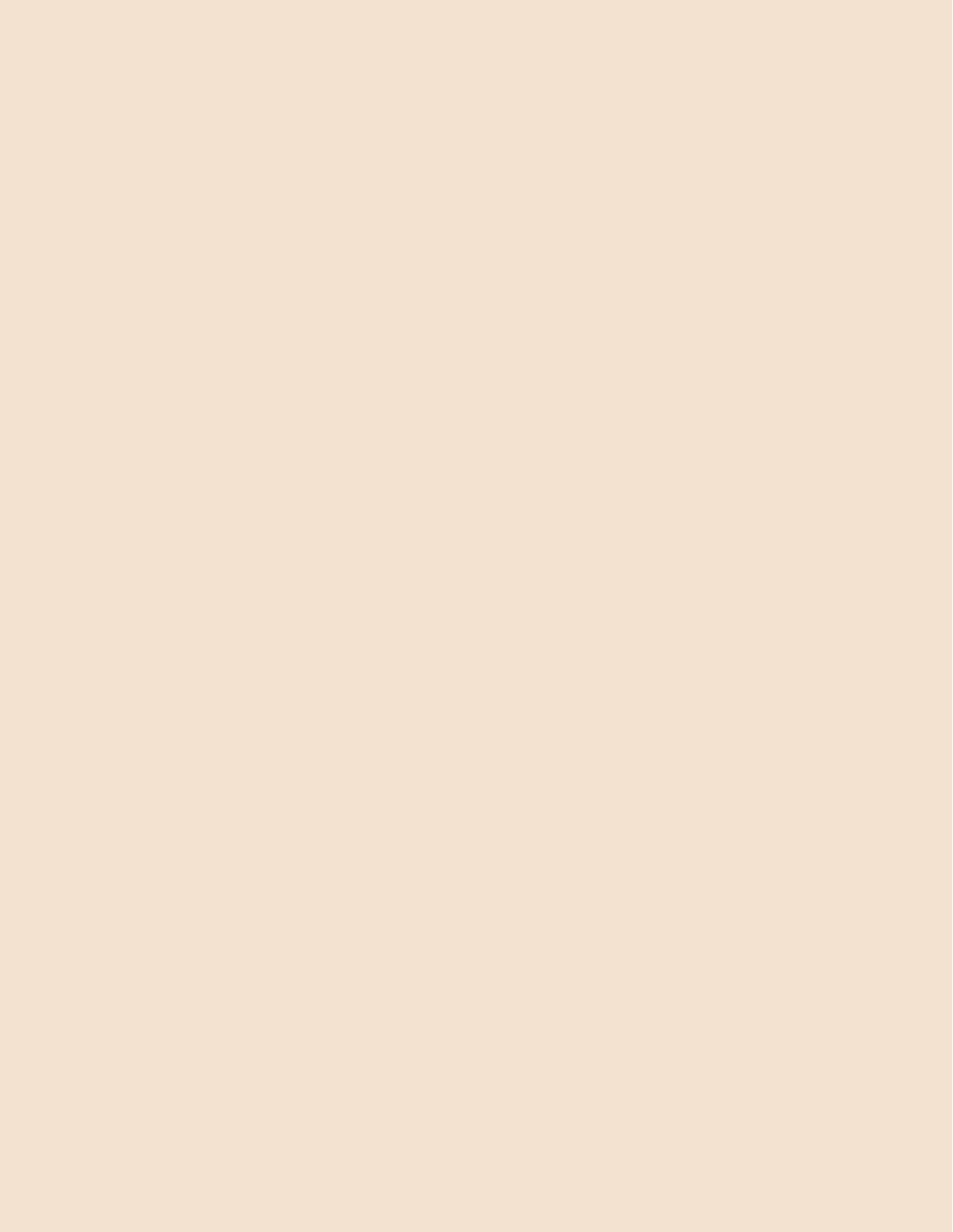# Bridging the<br>Cultural Divide in Health Care Settings





The Essential Role of Cultural Broker Programs

#### **DEVELOPED FOR:**

National Health Service Corps Bureau of Health Professions Health Resources and Services Administration U.S. Department of Health and Human Services 5600 Fishers Lane Rockville, MD 20857

**DEVELOPED BY:**



National Center for Cultural Competence Georgetown University Center for Child and Human Development Georgetown University Medical Center

**SPRING/SUMMER 2004**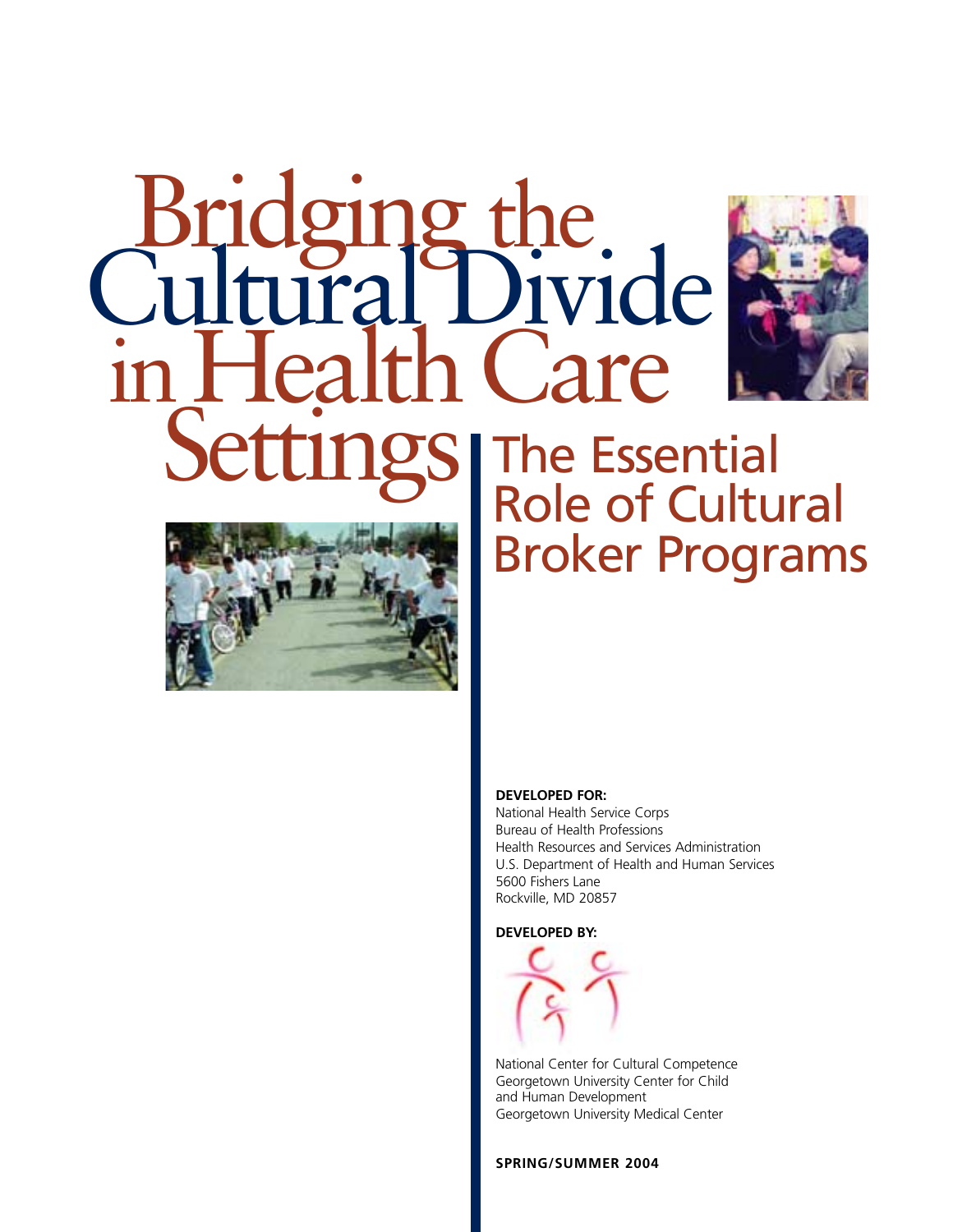### **Acknowledgments**

■ This guide was developed by the National Center for Cultural Competence (NCCC) in collaboration with a work group comprising experts on a broad array of health issues for culturally diverse and underserved populations. The NCCC thanks the work group for its inspiring, knowledgeable, insightful, and caring input into the process.

#### **National Work Group Members:**

#### **Mirna Amaya, M.S.**

Counselor/Early Intervention Coordinator Mary's Center for Maternal and Child Care Washington, DC

#### **Ray Michael Bridgewater**

Executive Director The Assemblies of Petworth Washington, DC

#### **Rosa Chaviano-Moran, D.M.D.**

Instructor & Admissions Specialist University of Medicine and Dentistry of New Jersey New Jersey Dental School Newark, NJ

#### **Jason Patnosh**

Assistant Director, Community HealthCorps National Association of Community Health Centers, Inc. Bethesda, MD

**Kyu Rhee, M.D.** Unity Health Care, Inc. Washington, DC

**Shadi Sahami, M.P.A./H.S.A.** Research Analyst The University of Utah Social Research Institute Salt Lake City, UT

#### **Ira SenGupta**

Manager, Cultural Competency Training Program Cross Cultural Health Care Program Seattle, WA

#### **Dinah Surh, M.P.H.**

Vice President/Administrator Lutheran Medical Center/Sunset Park Family Health Center Network Brooklyn, NY

#### **Emma Torres**

Campesinos sin Fronteras Yuma, AZ

■ *Bridging the Cultural Divide in Health Care Settings: The Essential Role of Cultural Broker Programs* reflects the contributions of the National Work Group members, led by Toni Brathwaite-Fisher, BHPr Project Director, National Center for Cultural Competence (NCCC), Georgetown University Center for Child and Human Development. The guide was written collaboratively by Tawara Goode, Center Director, Suganya Sockalingam, Associate Director, and Lisa Lopez Snyder, NCCC Consultant Writer. Additional contributions to the document were provided by Clare Dunne, NCCC Research Associate, and Isabella Lorenzo Hubert, NCCC Senior Policy Associate.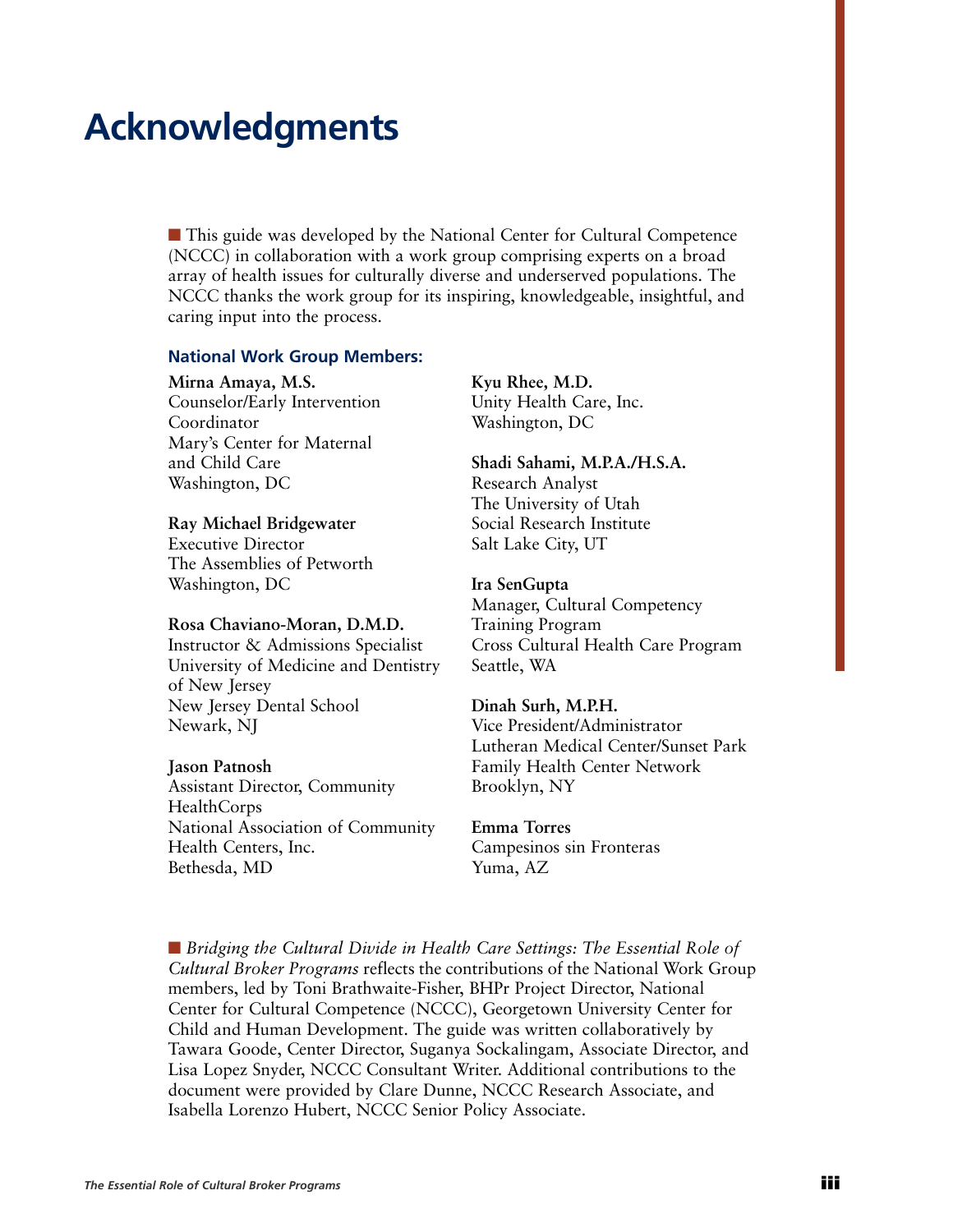#### **Acknowledgments**

This guide was developed by the NCCC for the National Health Service Corps (NHSC), Bureau of Health Professions (BHPr), Health Resources and Services Administration (HRSA), U.S. Department of Health and Human Services (DHHS). This project was funded by the BHPr. The NCCC operates under the auspices of Cooperative Agreement #U93-MC-00145-08 and is supported in part by the Maternal and Child Health Program (Title V, Social Security Act), HRSA, DHHS.

#### **Bureau of Health Professions Project Officer:**

David Rutstein, M.D. Chief Medical Officer National Health Service Corps Bureau of Health Professions Health Resources and Services Administration U.S. Department of Health and Human Services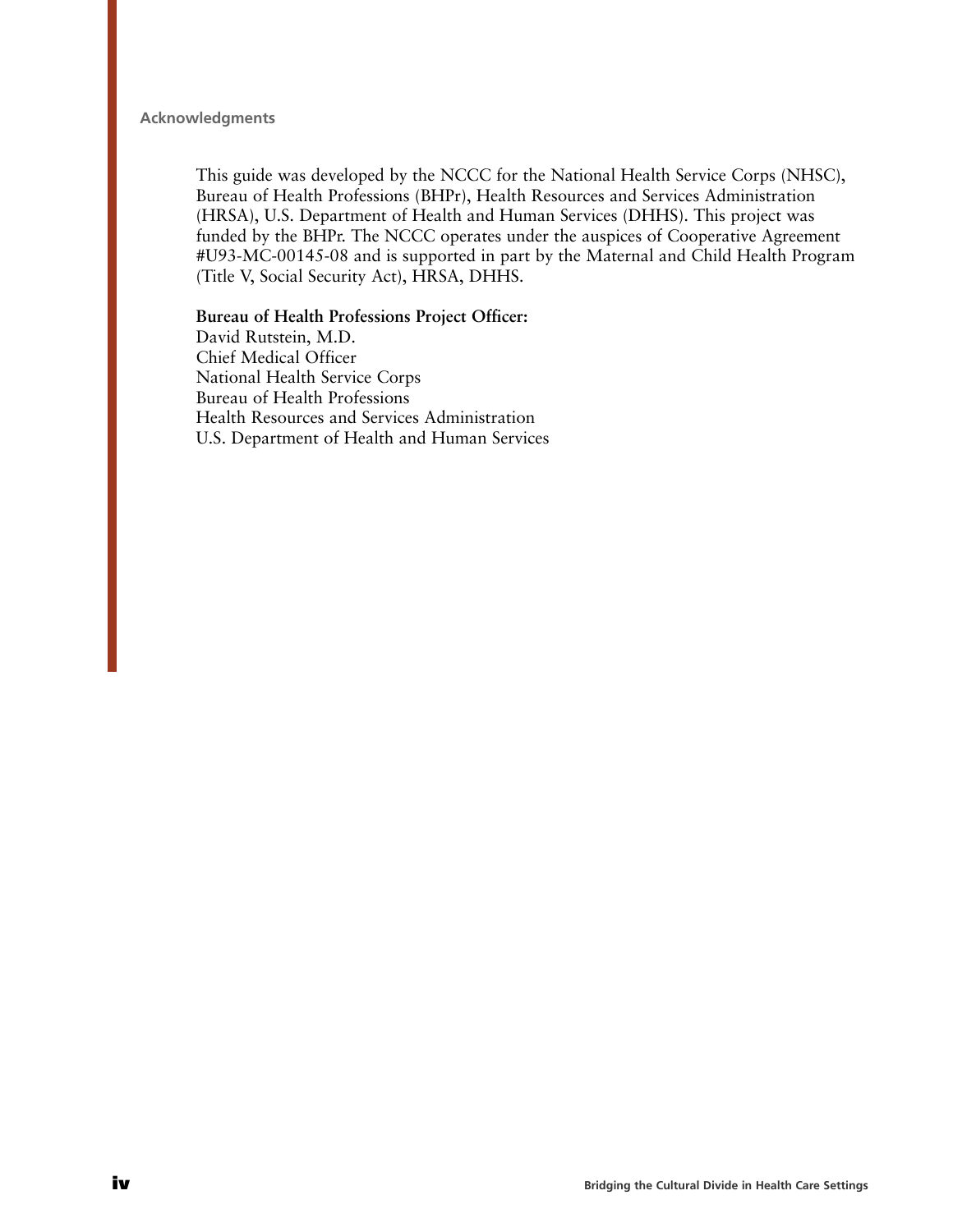### **Table of Contents**

| ı.  |                                                                             |  |
|-----|-----------------------------------------------------------------------------|--|
| Ш.  |                                                                             |  |
| Ш.  |                                                                             |  |
| IV. | Guiding Principles for Cultural Broker Programs in Health Care Settings  10 |  |
| V.  |                                                                             |  |
|     |                                                                             |  |
|     |                                                                             |  |
|     |                                                                             |  |
|     | Empowering Girls to Take Control of Their                                   |  |
|     | Low Rider Bike Club: The Teen                                               |  |
|     | Shaman and Physicians Partner for                                           |  |
|     | Community Health Center's Outreach Program to Homeless Population 21        |  |
|     |                                                                             |  |
|     | Native American Women Bring Date                                            |  |
| IX. | Appendix B: Mission of the National Center for Cultural Competence 24       |  |
| Х.  |                                                                             |  |
| XI. | <b>References</b> 26                                                        |  |
|     |                                                                             |  |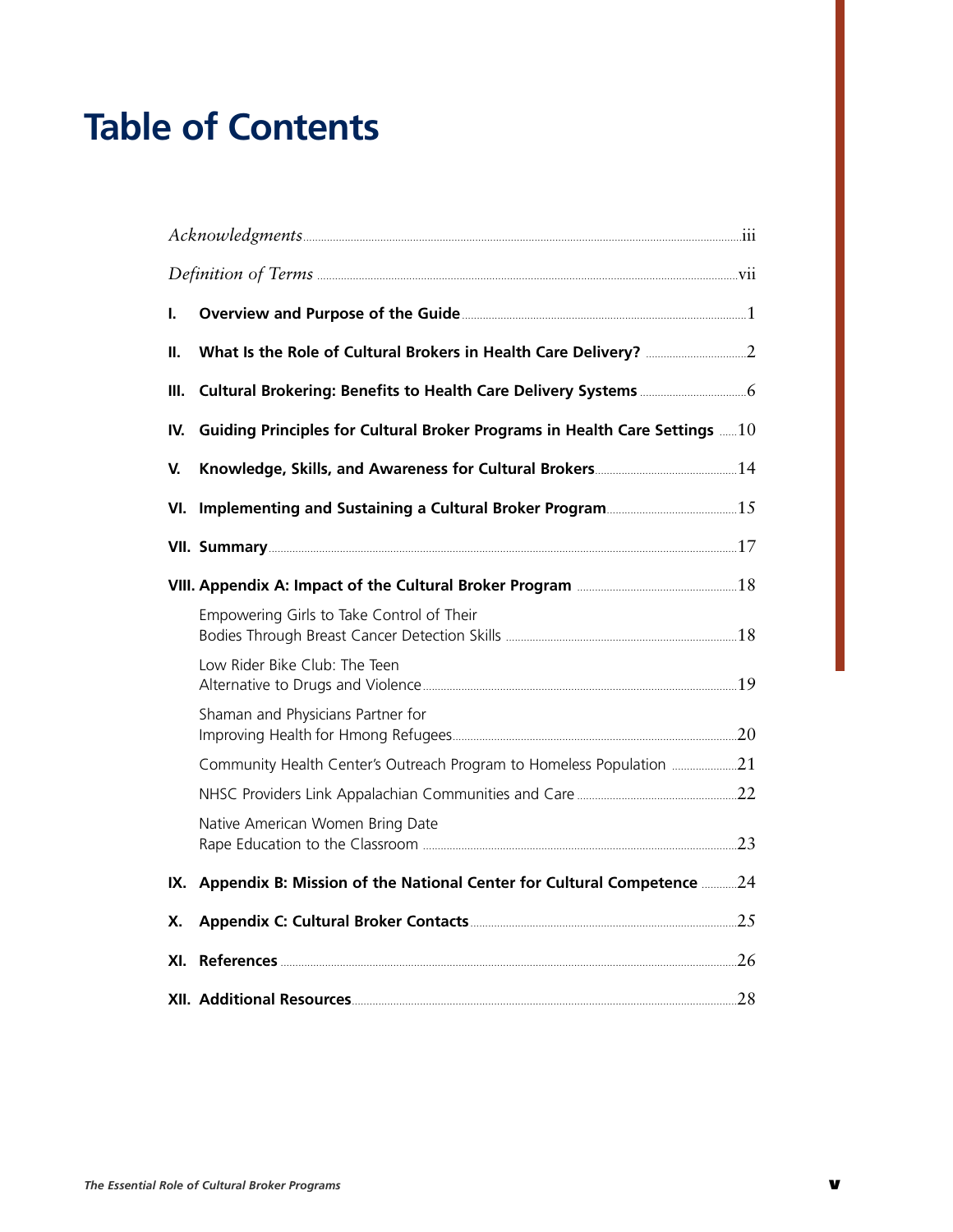### **Definition of Terms**

■ **acculturation:** Cultural modification of an individual, group, or people by adapting to, or borrowing traits from, another culture; a merging of cultures as a result of prolonged contact. It should be noted that individuals from culturally diverse groups may desire varying degrees of acculturation into the dominant culture.

■ **assimilation:** Assuming the cultural traditions of a given people or group.

■ **culture:** An integrated pattern of human behavior that includes thoughts, communications, languages, practices, beliefs, values, customs, courtesies, rituals, manners of interacting, roles, relationships, and expected behaviors of a racial, ethnic, religious or social group; the ability to transmit the above to succeeding generations; is dynamic in nature.

■ **cultural brokering:** This term has multiple definitions. Cultural brokering is defined as the act of bridging, linking, or mediating between groups or persons of differing cultural backgrounds for the purpose of reducing conflict or producing change (Jezewski, 1990). A cultural broker acts as a go-between, one who advocates on behalf of another individual or group (Jezewski & Sotnik, 2001). A health care intervention through which the professional increasingly uses cultural and health science knowledge and skills to negotiate with the client and the health care system for an effective, beneficial health care plan (Wenger, 1995).

■ **cultural awareness:** Being cognizant, observant, and conscious of similarities and differences among cultural groups.

■ **cultural competence:** The NCCC embraces a conceptual framework and definition of cultural competence that requires organizations to:

- have a defined set of values and principles, and demonstrate behaviors, attitudes, policies, and structures that enable them to work effectively cross-culturally.
- have the capacity to (1) value diversity, (2) conduct self-assessment, (3) manage the dynamics of difference, (4) institutionalization of cultural knowledge, and (5) adapt to diversity and the cultural contexts of the communities they serve.
- incorporate the requirements above in all aspects of policy development, administration, and practice/service delivery and involve consumers systematically (modified from Cross, Bazron, Dennis, & Isaacs, 1989).

■ **cultural sensitivity:** Understanding the needs and emotions of your own culture and the culture of others.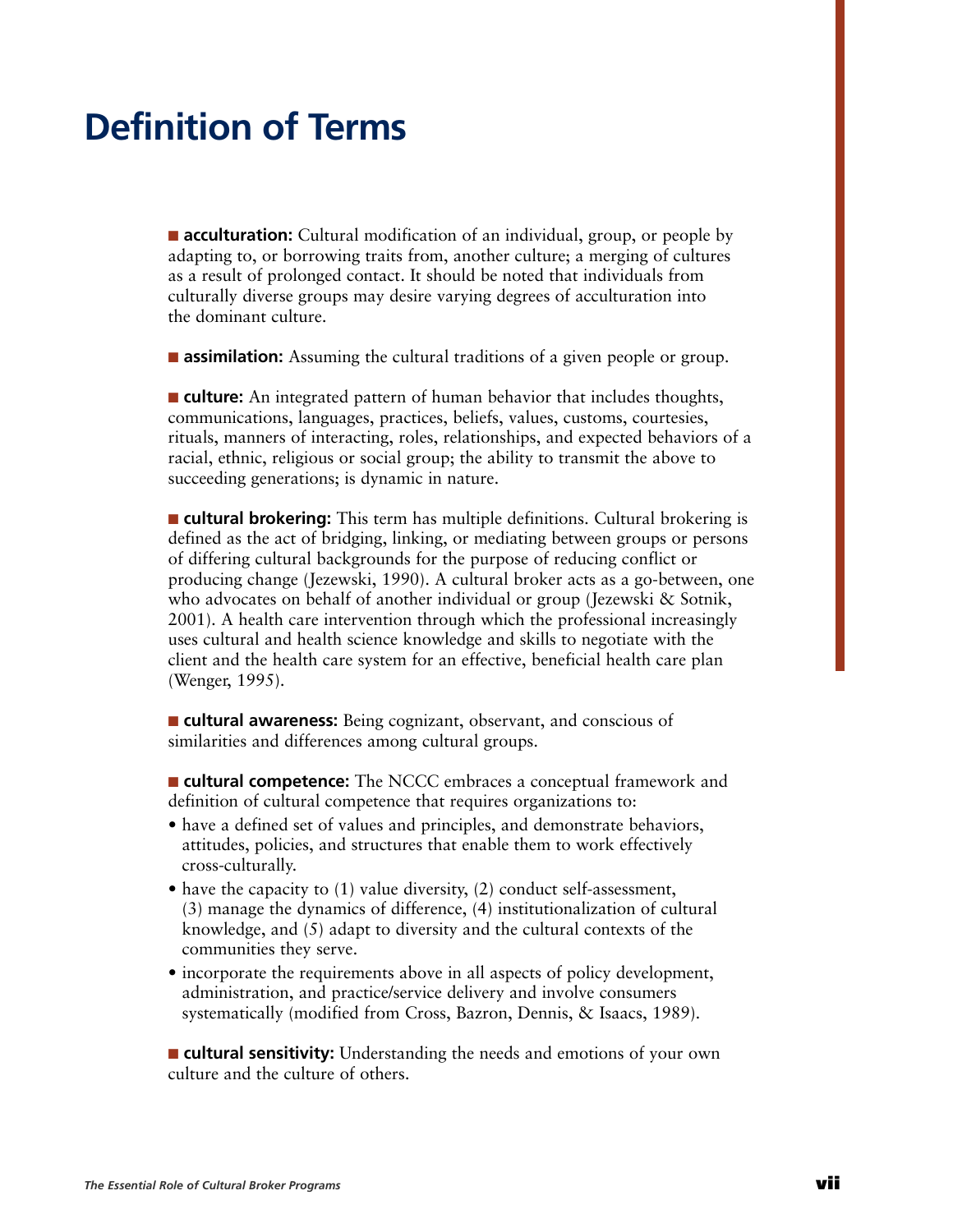■ **ethnic:** Of or relating to large groups of people classed according to common racial, national, tribal, religious, linguistic, or cultural origin or background.

■ **ethnicity:** The Institute on Medicine (IOM), in a 1999 report edited by Haynes and Smedley, defines ethnicity as how one sees oneself and how one is "seen by others as part of a group on the basis of presumed ancestry and sharing a common destiny…" Common threads that may tie one to an ethnic group include skin color, religion, language, customs, ancestry, and occupational or regional features. In addition, persons belonging to the same ethnic group share a unique history different from that of other ethnic groups. Usually a combination of these features identifies an ethnic group. For example, physical appearance alone does not consistently identify one as belonging to a particular ethnic group.

■ **linguistic competence:** Linguistic competence is the capacity of an organization and its personnel to communicate effectively and to convey information in a manner that is easily understood by diverse audiences. Such audiences include persons of limited English proficiency, those who have low literacy skills or are not literate, and individuals with disabilities. The organization must have policy, structures, practices, procedures, and dedicated resources to support this capacity (Goode & Jones, 2003).

■ **race:** There is an array of different beliefs about the definition of race and what race means within social, political, and biological contexts. The following definitions are representative of these perspectives:

- Race is a tribe, people, or nation belonging to the same stock; a division of humankind possessing traits that are transmissible by descent and sufficient to characterize it as a distinctive human type;
- Race is a social construct used to separate the world's peoples. There is only one race, the human race, comprising individuals with characteristics that are more or less similar to others.
- Evidence from the Human Genome project indicates that the genetic code for all human beings is 99.9% identical; more differences exist within groups (or races) than across groups.
- The IOM report (Haynes & Smedley, Eds., 1999) states that in all instances race is a social and cultural construct. Specifically a "construct of human variability based on perceived differences in biology, physical appearance, and behavior." The IOM adds that the traditional conception of race rests on the false premise that natural distinctions grounded in significant biological and behavioral differences can be drawn between groups.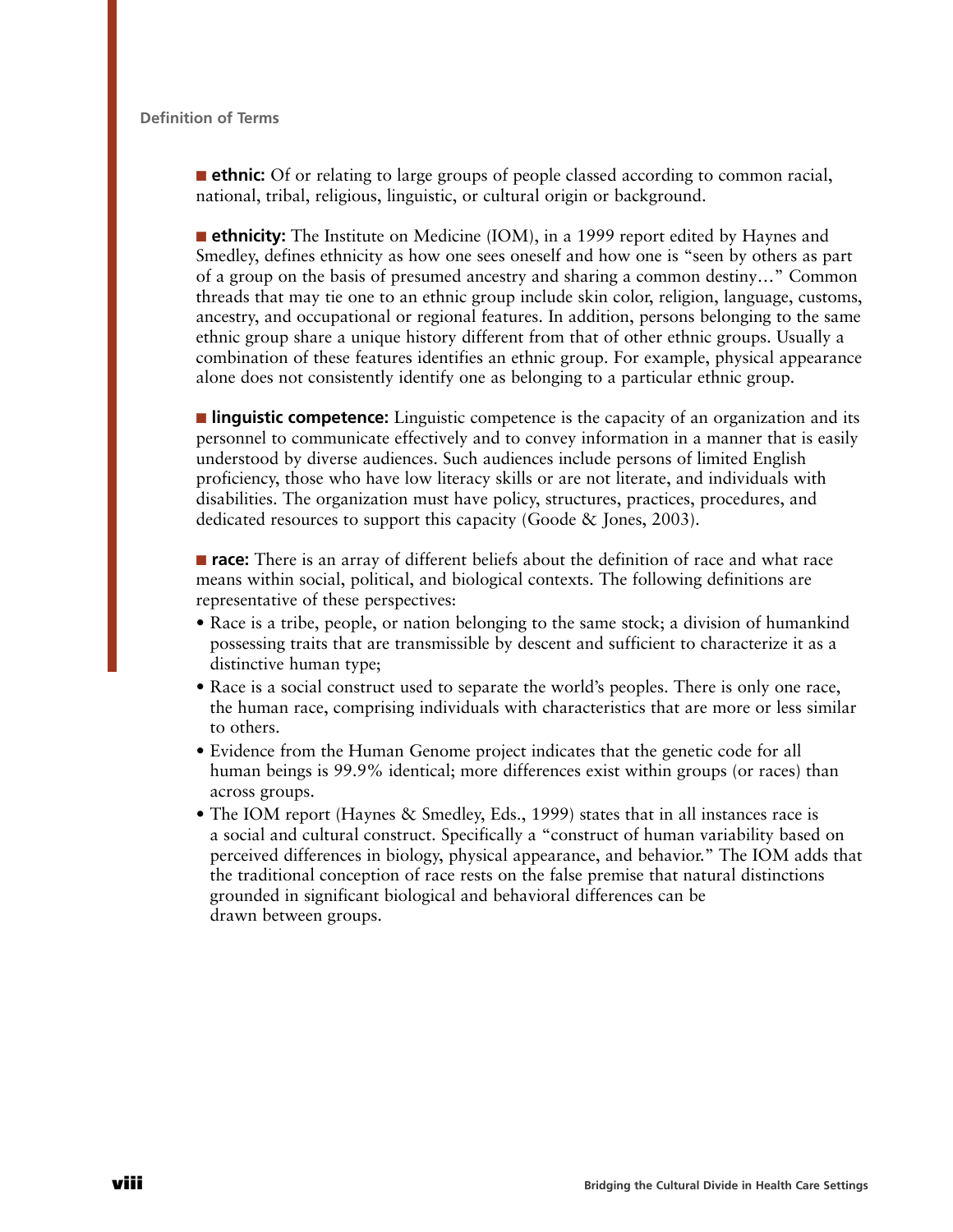## I.Com **Overview and Purpose of the Guide**

■ Through a Cooperative Agreement, the National Health Service Corps (NHSC), Bureau of Health Professions (BHPr), funded the National Center for Cultural Competence (NCCC) to conduct an exciting new effort, the *Cultural Broker Project*. The goal of this collaborative project was to encourage the use of cultural brokering as a key approach to increasing access to, and enhancing the delivery of, culturally competent care. Cultural brokering can be defined in many ways. Cultural brokering has been defined as "…bridging, linking or mediating between groups or persons of different cultural backgrounds to effect change" (Jezewski, 1990). The NHSC is embracing and promoting this concept as a viable and much-needed approach in the effective delivery of health care to culturally diverse populations, particularly those who are underserved and vulnerable.

The goal of the *Cultural Broker Project* is in keeping with the NCCC's overall mission to "increase the capacity of health care and mental health programs to design, implement and evaluate culturally and linguistically competent service delivery systems." Cultural and linguistic competence have emerged as fundamental approaches to the goal of eliminating racial and ethnic disparities in health. A major principle of cultural competence involves working in conjunction with natural, informal supports and helping networks within diverse communities (Cross et al., 1989). The concept of cultural brokering exemplifies this principle and can bridge the gap between health care providers and the communities they serve. One aspect of the project is to develop a guide to implement cultural broker programs in health care settings, particularly those that employ or serve as placement sites for NHSC scholars and clinicians in service.

This guide is designed to assist health care organizations in planning, implementing, and sustaining cultural broker programs in ways including the following:

- Introduce the legitimacy of cultural brokering in health care delivery to underserved populations.
- Promote cultural brokering as an essential approach to increase access to care and eliminate racial and ethnic disparities in health.
- Define the values, characteristics, areas of awareness, knowledge, and skills required of a cultural broker.
- Provide guidance on establishing and sustaining a cultural broker program for health care settings that is tailored to the needs and preferences of the communities served.

This guide can serve as a resource to organizations and agencies that are interested in partnering with health care organizations to enhance the health and well-being of communities.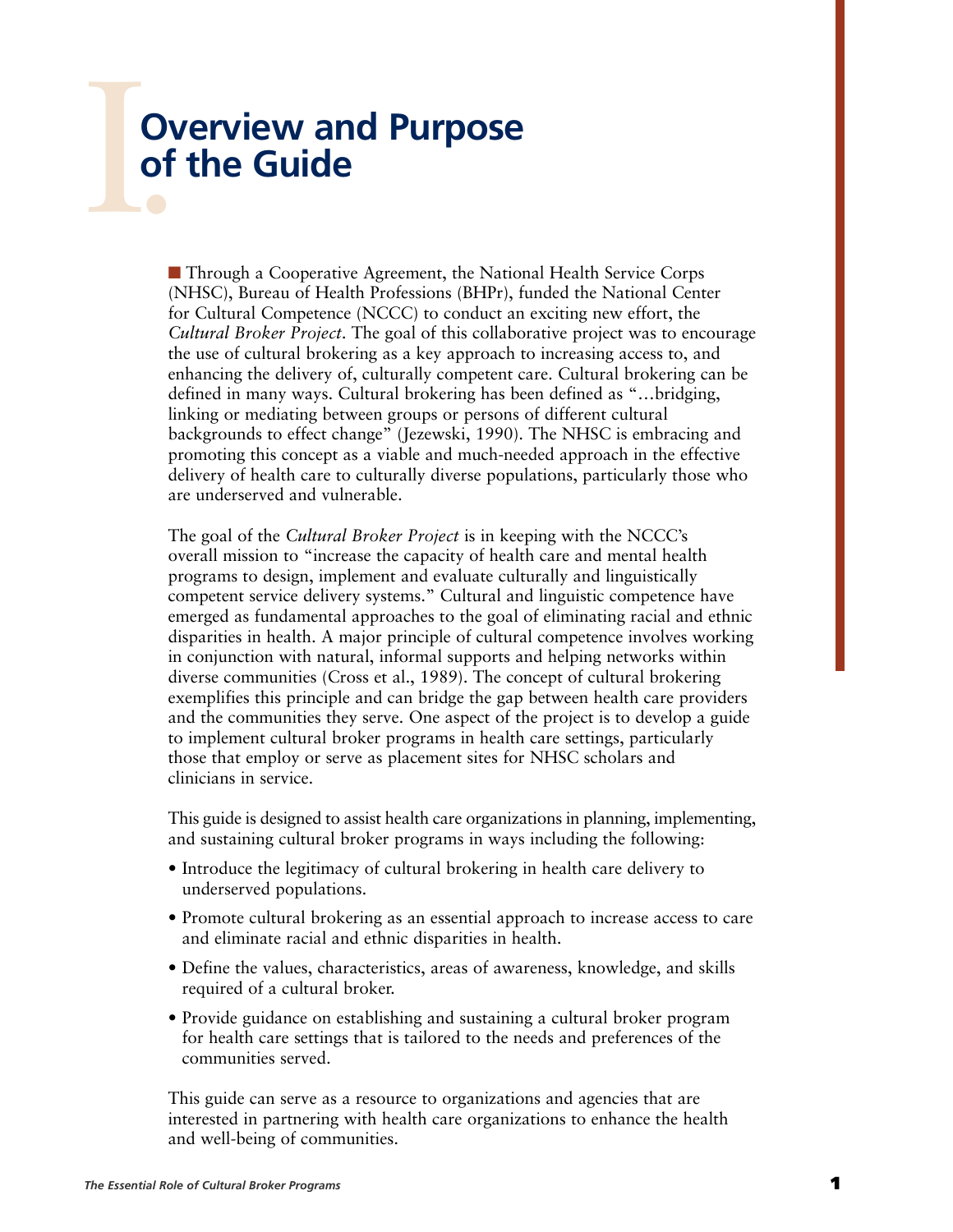## **IV. Market What Is the Role of Cultural Brokers in Health Care Delivery?**

#### ■ **The Concept of Cultural Brokers: A Historical Overview**

The concept of cultural brokering is an ancient one that can be traced to the earliest recorded encounters between cultures. The term *cultural broker* was first coined by anthropologists who observed that certain individuals acted as middlemen, negotiators, or brokers between colonial governments and the societies they ruled. Different definitions of cultural brokering have evolved over time. One definition states that cultural brokering is the act of bridging, linking, or mediating between groups or persons of different cultural backgrounds for the purpose of reducing conflict or producing change (Jezewski, 1990). A cultural broker is defined as a go-between, one who advocates on behalf of another individual or group (Jezewski & Sotnik, 2001).

#### ■ **Rationales for Cultural Brokering in Health Care**

The concept of cultural brokering has evolved and permeated many aspects of the U.S. society, including health care. A review of literature reveals that during the 1960s, researchers began to use the concept of cultural brokers within the context of health care delivery to diverse communities. Wenger (1995) defined cultural brokering as "a health care intervention through which the professional increasingly uses cultural and health science knowledge and skills to negotiate with the client and the health care system for an effective, beneficial health care plan." Numerous rationales exist for the use of cultural brokers in the delivery of health care. They include, but are not limited to:

- emergent and projected demographic trends documented in the 2000 Census in which the diversity in the United States is more complex than ever measured;
- diverse belief systems related to health, healing, and wellness;
- cultural variations in the perception of illness and disease and their causes;
- cultural influences on help-seeking behaviors and attitudes toward health care providers; and
- the use of indigenous and traditional health practices among many cultural groups.

In addition, formal education may not have provided many health care practitioners with the knowledge and skills needed to address effectively cultural differences in their practice. Last, the need for cultural and linguistic competence in health care delivery systems is emerging as a fundamental approach in the goal to eliminate racial and ethnic disparities in health. The concept of cultural brokering is integral to such a system of care.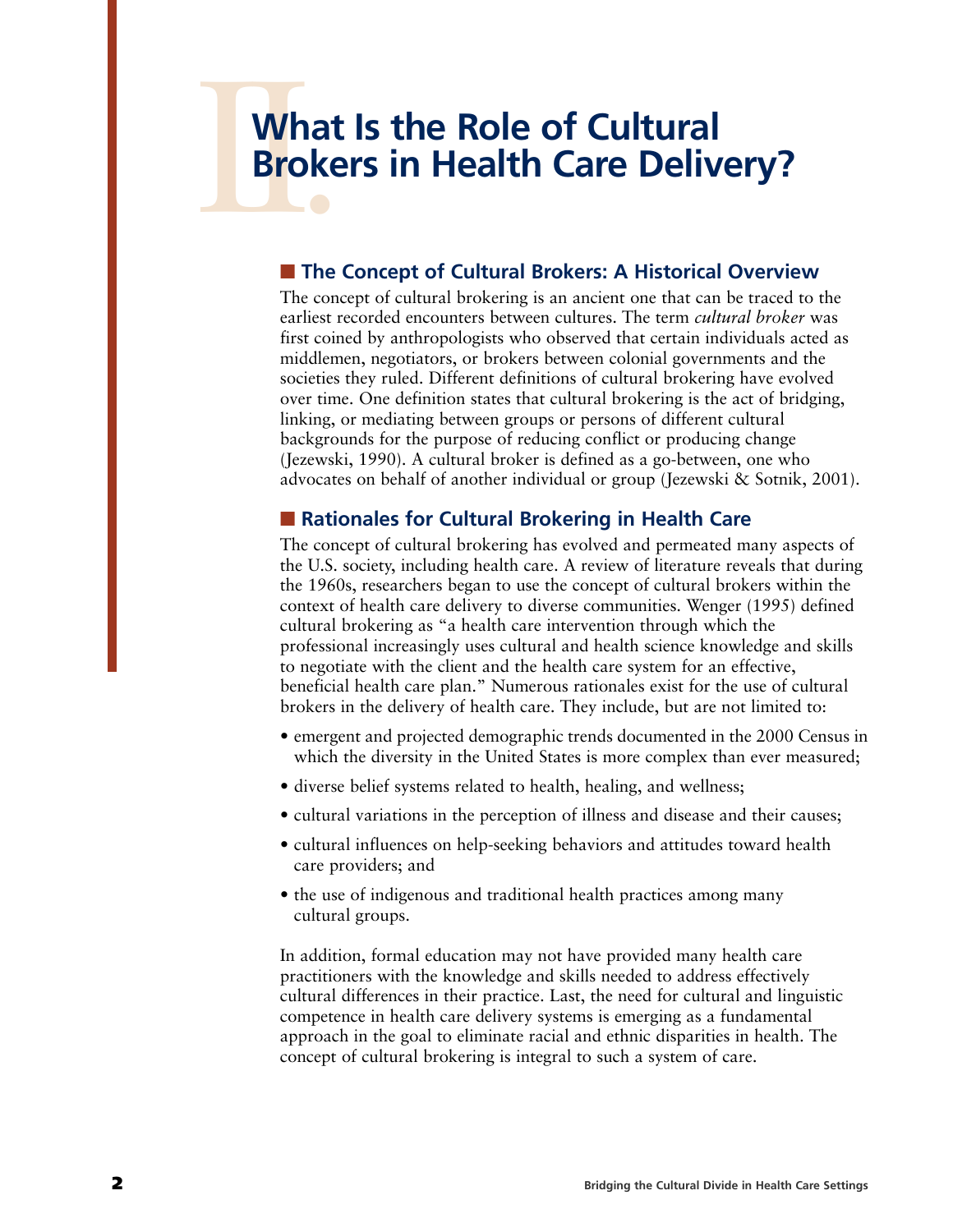#### ■ Who Is the Cultural Broker?

The characteristics, roles, and skills of cultural brokers are highly variable. Currently, the term *cultural broker* is used to denote a range of individuals from immigrant children who negotiate two or more cultures daily (Phillips & Crowell, 1994) to leaders in organizations who serve as catalysts for change (Heifetz & Laurie, 1997). The range and complexity of roles are equally varied. Cultural brokers may serve as intermediaries at the most basic level—bridging the cultural gap by communicating differences and similarities between cultures. They may also serve in more sophisticated roles—mediating and negotiating complex processes within organizations, government, communities, and between interest groups or countries.

One cultural broker may have extensive training and experience; another may have just been appointed to this role—for example, a parent in the community, or a support person in the organization—and wish to learn what is involved. In a broader sense, many staff working in health care settings or health education programs span the boundaries of the *culture of health care* and the *cultures of the people they serve*.

#### **1. Cultural broker as a liaison**

Cultural brokers are knowledgeable in two realms: (1) the health values, beliefs, and practices within their cultural group or community and (2) the health care system that they have learned to navigate effectively for themselves and their families. They serve as communicators and liaisons between the patients/consumers and the providers in the health care agency.

These personnel can play a critical and beneficial role—on a personal level, in the community in which they live, and on a professional level, in their respective agencies or practices. These personnel effectively bridge the two worlds. Similarly, NHSC scholars and clinicians in service, who come from diverse cultural backgrounds, also may be effective in assuming this role and function—particularly when housed in service areas where they have an understanding of the values, beliefs, and practices of the community.

#### **2. Cultural broker as a cultural guide**

Cultural brokers may serve as guides for health care settings that are in the process of incorporating culturally and linguistically competent principles, values, and practices. They not only understand the strengths and needs of the community, but also are cognizant of the structures and functions of the health care setting. These cultural brokers can assist in developing educational materials that will help patients/consumers to learn more about the health care setting and its functions. They also can provide guidance on implementing workforce diversity initiatives.

Some organizations that are well connected to the communities they serve use a community member as a cultural broker because of the member's insight and experiences. A critical requisite for the cultural broker is having the respect and trust of the community. Using a community member as a cultural broker is acknowledgment that this expertise resides within the community. This approach also allows the health care setting to provide support for community development.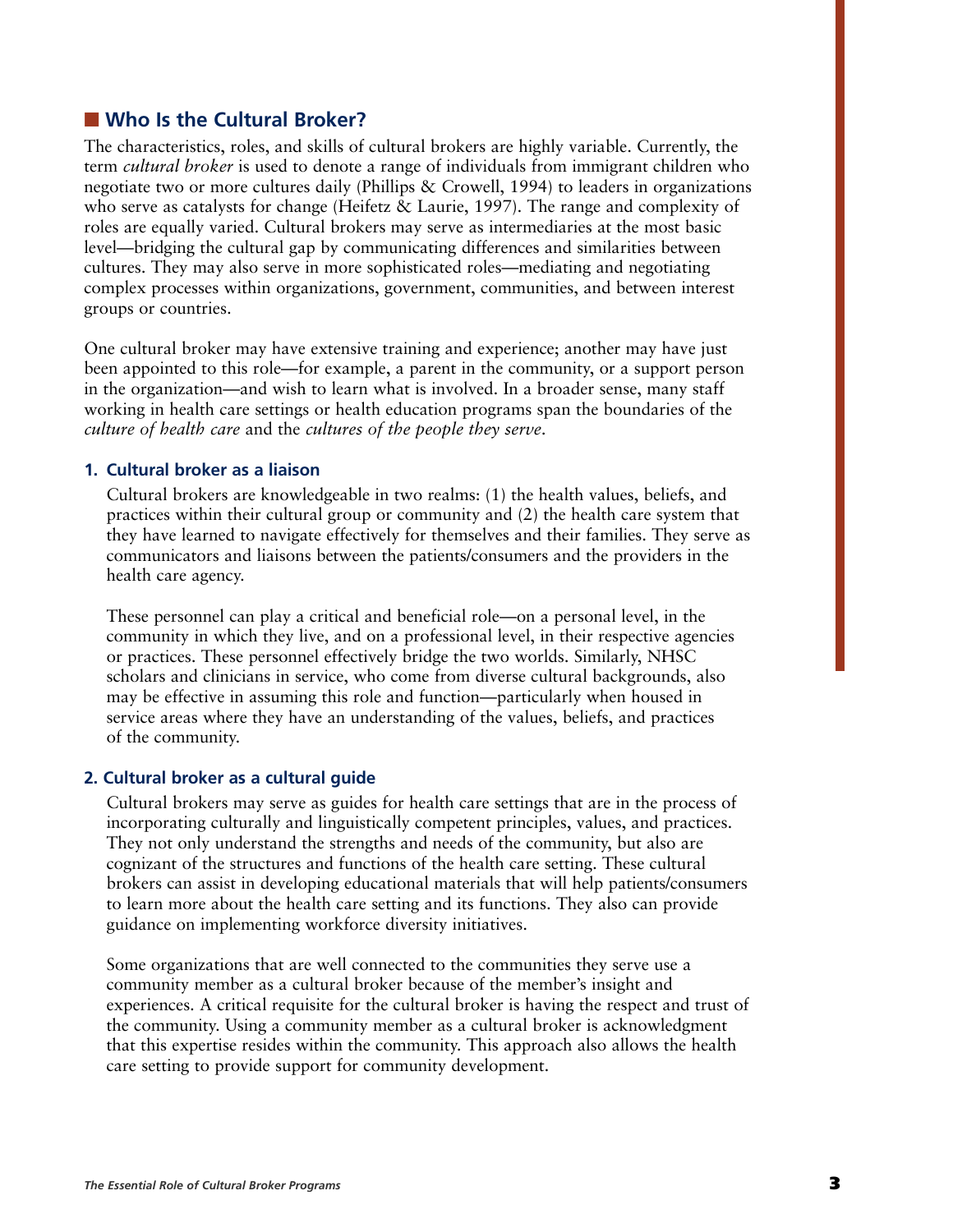**What Is the Role of Cultural Brokers in Health Care Delivery?**

#### **3. Cultural broker as a mediator**

Cultural brokers can help to ease the historical and inherent distrust that many racially, ethnically, and culturally diverse communities have toward health care organizations. Two elements are essential to the delivery of effective services: (1) the ability to establish and maintain trust and (2) the capacity to devote sufficient time to build a meaningful relationship between the provider and the patient/consumer. Cultural brokers employ these skills and promote increased use of health care services within their respective communities. For instance, cancer researchers have had to find ways to ease the concerns of the African American community about participating in clinical trials. For many African Americans, the Tuskegee study is a painful reminder of medical research gone wrong. In that study, conducted from 1932 to 1972, poor Black men were not fully informed about their participation in medical research on syphilis. They also were not given treatment for their disease, despite the eventual availability of drug treatment. Cultural brokers often can bridge this chasm of distrust that many cultural communities have toward researchers. Cultural brokers can be instrumental in reestablishing trust and reinforcing the importance of participating in research, particularly related to the elimination of racial and ethnic disparities in health.

#### **4. Cultural broker as a catalyst for change**

In many ways, cultural brokers are change agents because they can initiate the transformation of a health care setting by creating an inclusive and collaborative environment for providers and patients/consumers alike. They model and mentor behavioral change, which can break down bias, prejudice, and other institutional barriers that exist in health care settings. They work toward changing intergroup and interpersonal relationships, so that the organization can build capacity from within to adapt to the changing needs (Heifetz  $\&$  Laurie, 1997) of the communities they serve.

Whatever their position or roles, cultural brokers must have the capacity to:

- assess and understand their own cultural identities and value systems;
- recognize the values that guide and mold attitudes and behaviors;
- understand a community's traditional health beliefs, values, and practices and changes that occur through acculturation;
- understand and practice the tenets of effective cross-cultural communication, including the cultural nuances of both verbal and non-verbal communication; and
- advocate for the patient, to ensure the delivery of effective health services.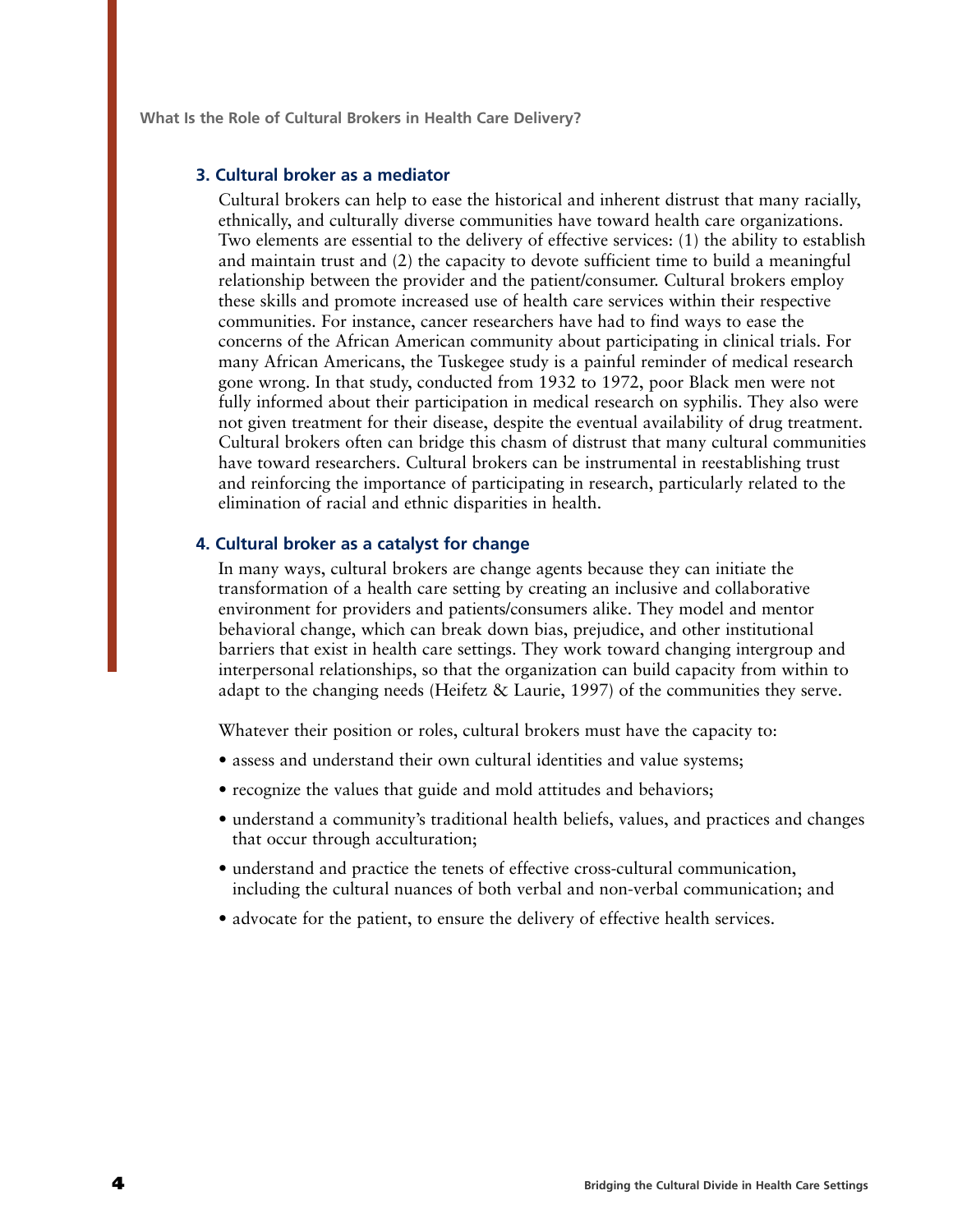#### ■ Who can fulfill the role of cultural brokers in health care settings?

Almost anyone can fulfill the role of a cultural broker. Most cultural brokers assume multiple roles within health care and other settings and their respective communities. Although cultural brokers serve the same function, they come with different expectations and have divergent experiences, yet aim to create a cultural connection.

#### **Cultural brokers may be any of the following:**

- outreach and lay health worker
- peer mentor
- community member (family member, patient)
- administrative leader
- nurse, physician, physical therapist, or health care provider
- social worker
- interpreter
- program manager
- health educator
- board member
- program support personnel

#### **Cultural brokers may work in these settings:**

- community health centers
- community-based organizations
- government offices
- churches, mosque, kivas, plazas, temples, and other places of worship
- schools
- universities
- hospitals
- faith-based organizations
- migrant communities

Whatever their position, cultural brokers aim to build an awareness and understanding of the cultural factors of the diverse communities they serve and of the ways in which such factors influence communities. Cultural brokers may not necessarily be members of a particular cultural group or community. However, they must have a history and experience with cultural groups for which they serve as broker including:

- the trust and respect of the community;
- knowledge of values, beliefs, and health practices of cultural groups;
- an understanding of traditional and indigenous wellness and healing networks within diverse communities; and
- experience navigating health care delivery and supportive systems within communities.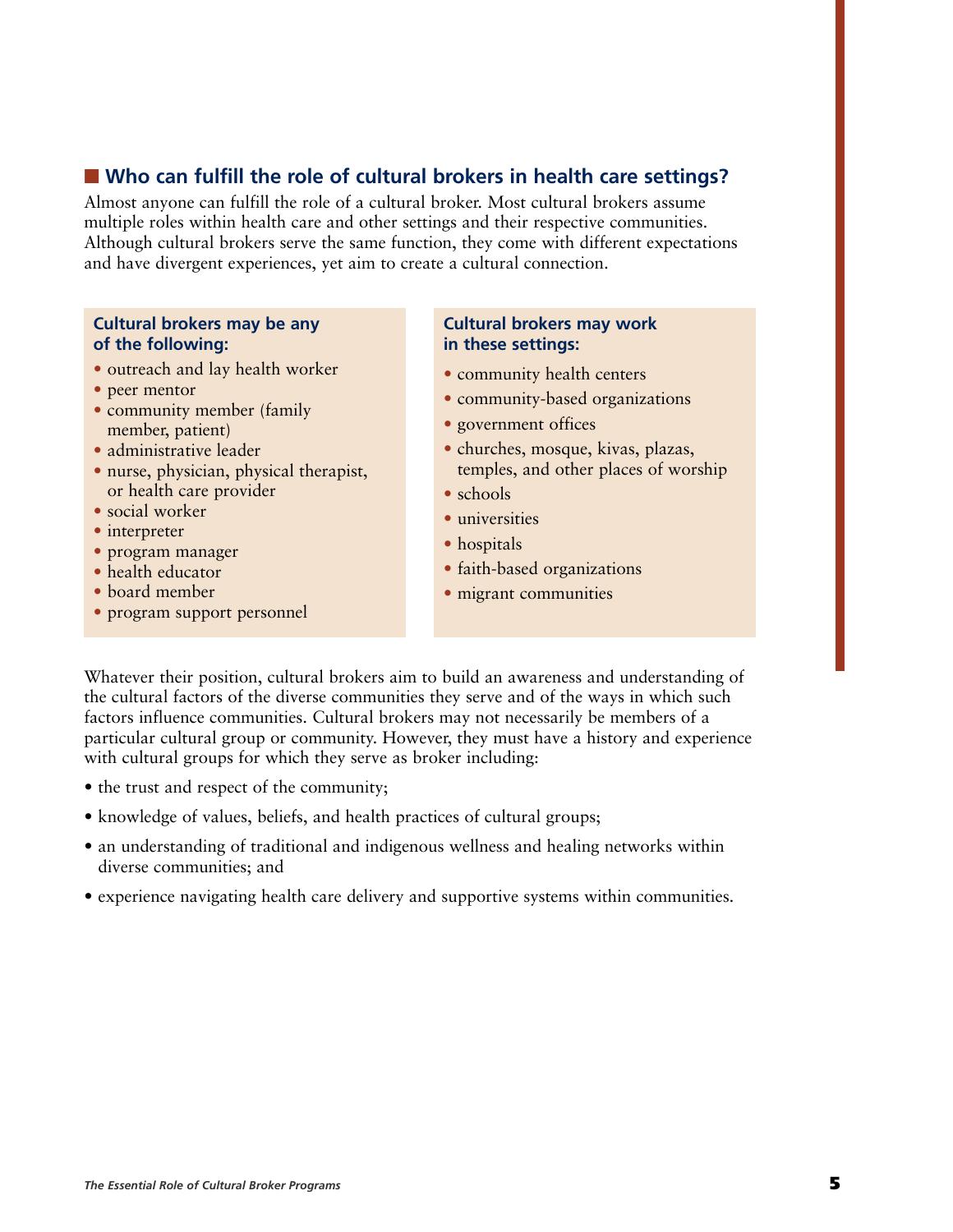## **Cultural**<br>Health C **Cultural Brokering: Benefits to Health Care Delivery Systems**

The vast network of federally qualified health centers and agencies serving in designated health professional shortage areas will greatly benefit from a cultural broker program. A cultural broker program has the potential to enhance the capacity of individuals and organizations to deliver health care services to culturally and linguistically diverse populations, specifically those that are underserved, living in poverty, and vulnerable. The *Health Care Growth* initiative was launched in 2001 with the goal of adding 1,200 new and expanded health center sites to the current network and increasing the number of people served annually to 16 million by 2006. In support of the *Health Care Growth* initiative, a complementary initiative is being implemented for the National Health Service Corps (NHSC). This initiative is designed to reform and expand the NHSC by placing more of its clinicians in areas of greatest need. The NHSC initiative can greatly benefit from a cultural brokering program by supporting system expansion to meet the needs of larger proportions of populations that are underserved and uninsured.

#### **DC PHYSICIAN CREATES AN ENVIRONMENT OF TRUST FOR HIS PATIENTS**

Kyu Rhee, M.D., an NHSC clinician and associate medical director with Unity Health Care, Inc., Upper Cardozo Clinic, in Washington, DC, cares for a diverse patient population—from Spanish-speaking persons to Asians, Ethiopians, and individuals who are homeless—in a busy urban setting. "Cultural brokering is not a recipe approach," he says, rather, it is the process where listening is the essential component, one that cuts across all cultures. By carefully listening to his patients, Rhee says, he benefits by understanding his patients holistically, and thus is able to better treat their health care problems. This benefit became starkly evident when he saw a woman from Zimbabwe who had suffered from headaches for 4 years and from back and chest pain for months. After talking with her, Rhee discovered she had been a rape victim, had witnessed death as a child in her war-torn country, had left her native home, and had just been divorced. Hearing these tragedies of life is an entrée into people's lives, he says, that can benefit the provider by



helping him or her to recognize cultural factors affecting patients' health and behaviors. Dr. Rhee, in his role as associate medical director, is able to use the information he elicits from patients to enhance and improve care. Additionally, as a cultural broker, he is able to use this knowledge as a vehicle to support other providers through mentoring and inservice training.

#### ■ **Benefits to the NHSC**

Most of the health care settings that sponsor NHSC scholars and clinicians in service are ideal locations for housing cultural broker programs. These settings include, but are not limited to, rural clinics; health departments that provide comprehensive primary care; hospital-based programs that have ambulatory care; such specialty programs as mobile clinics, homeless shelters, school-based health programs, and HIV/AIDS clinics; community mental health programs; academic programs that have a primary care community-based system of services; tribal and migrant health programs; and those health care settings in U.S. territories. A cultural broker program in these health care settings can:

- 1. assess the values, beliefs, and practices related to health in the community being served;
- 2. enhance communication between patients/consumers and other providers;
- 3. advocate for the use of culturally and linguistically competent practices in the delivery of services; and
- 4. assist with efforts to increase access to care and eliminate racial and ethnic disparities in health.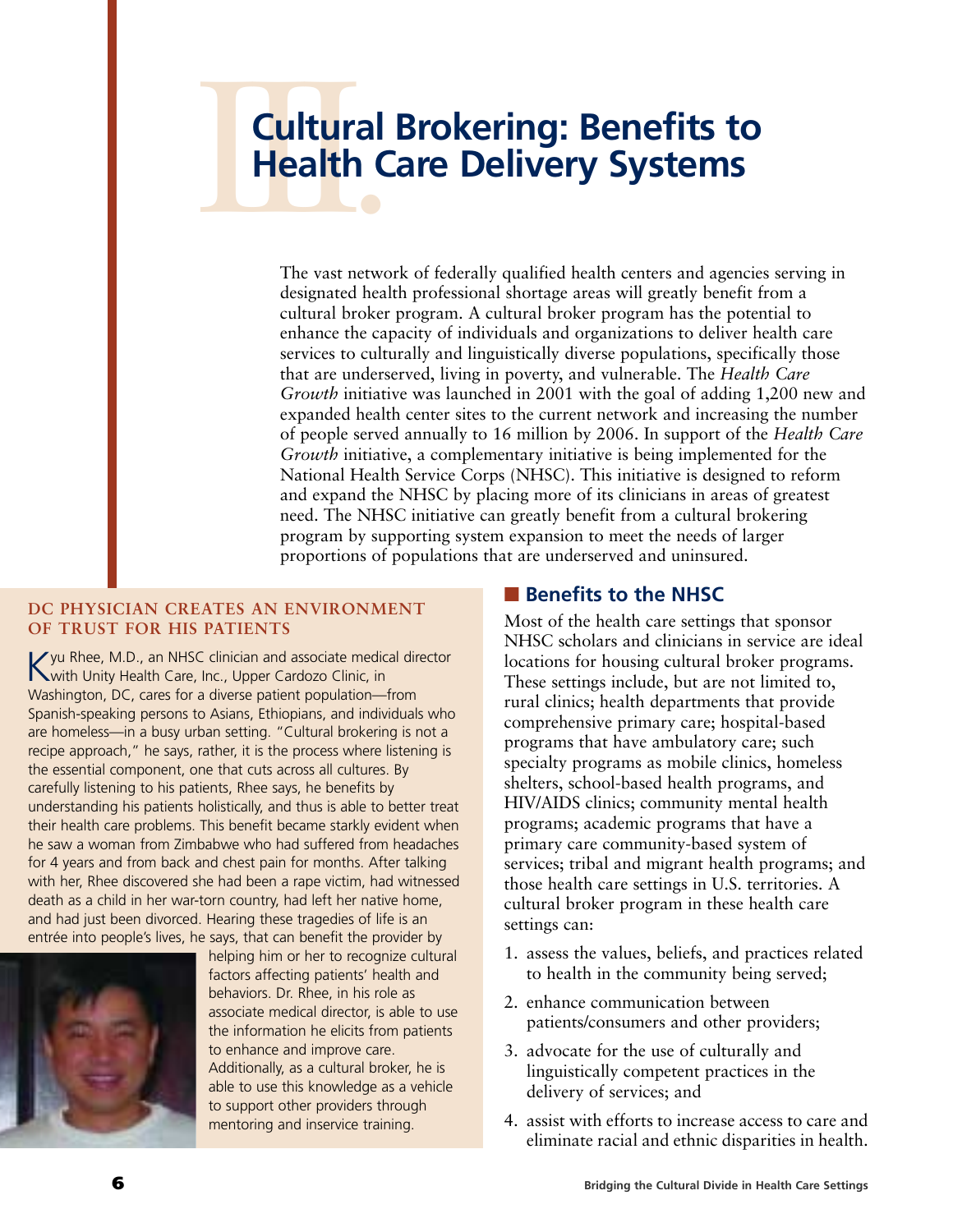#### **NHSC PROVIDERS LINK APPALACHIAN COMMUNITIES AND CARE**

The Southern Ohio Health Services Network, also called the Network, instituted policy and practices to increase access to health care and mental health services and to recruit and retain a cadre of NHSC clinicians committed to rural Appalachian communities. The Network required physicians to live in the communities they serve, which fostered closer ties, mutual respect, and trust between providers and families. The Network also created an array of supportive services including schoolbased health clinics, multidisciplinary teams, integrated mental health services, and community-based social work services. All were responsive to the needs and preferences of the families and communities. Such policy and practices promoted cultural brokering as an essential component in the delivery of health care and mental health services within this Network. Kim Patton, the Network's executive director, states that the physicians are more attuned to their patients' life—from the foods they eat to their values, beliefs, and perceptions about health and illness. Of the 43 physicians in the Network's system, 15 are NHSC providers, and many stay on with the Network after their service period expires. Providing health care using a community-focused, culturally competent approach has helped create this continuum and improve access to services within these Appalachian communities.

Another important benefit of cultural brokering is the potential to increase retention of NHSC providers. They make a career commitment to serve vulnerable populations because it is a positive experience that gives them a sense of fulfillment.

#### ■ **Benefits to the Patient/Consumer**

- 1. Patients/consumers who have positive experiences with cultural brokers will be more likely to continue to access services, which potentially improves health outcomes and reduces health disparities.
- 2. Patients/consumers will recognize the health care setting's commitment to deliver services in a manner that respects and incorporates their cultural perspectives.
- 3. Patients/consumers may be motivated to seek care sooner when they know that providers understand and respect their cultural values and health beliefs and practices.
- 4. Patients/consumers may be able to communicate their health care needs more effectively and better understand their diagnoses and treatment.
- 5. Patients/consumers who benefit from this approach may also encourage others within their community to access and use services. This approach has the potential to positively impact the health of the entire community.

#### **BREAST HEALTH AWARENESS BAG BENEFITS GENERATIONS OF WOMEN**

In Washington, DC, the Howard University Cancer Center offers a<br>Breast Health Awareness bag to teen girls who participate in the n Washington, DC, the Howard University Cancer Center offers a "Project Early Awareness" breast health education program.

Cultural brokering is an essential aspect and adds to the success of this program. The health education model uses a young cancer survivor, Kimberly Marks, as a cultural broker who is credible with, and leaves a lasting impression on, young women participating in this program. "They know I'm only a little bit older than them," Marks says. "It makes my experience more real to them." Participants receive a bag after they have learned breast cancer detection skills. This bag includes a breast self-exam shower card, a plastic breast model, and other educational information. It also contains a card that their mothers, grandmothers, or other female

relatives can complete and send back for a free gift. The materials found in the bag serve as useful health education information for the girls and for other women in their families.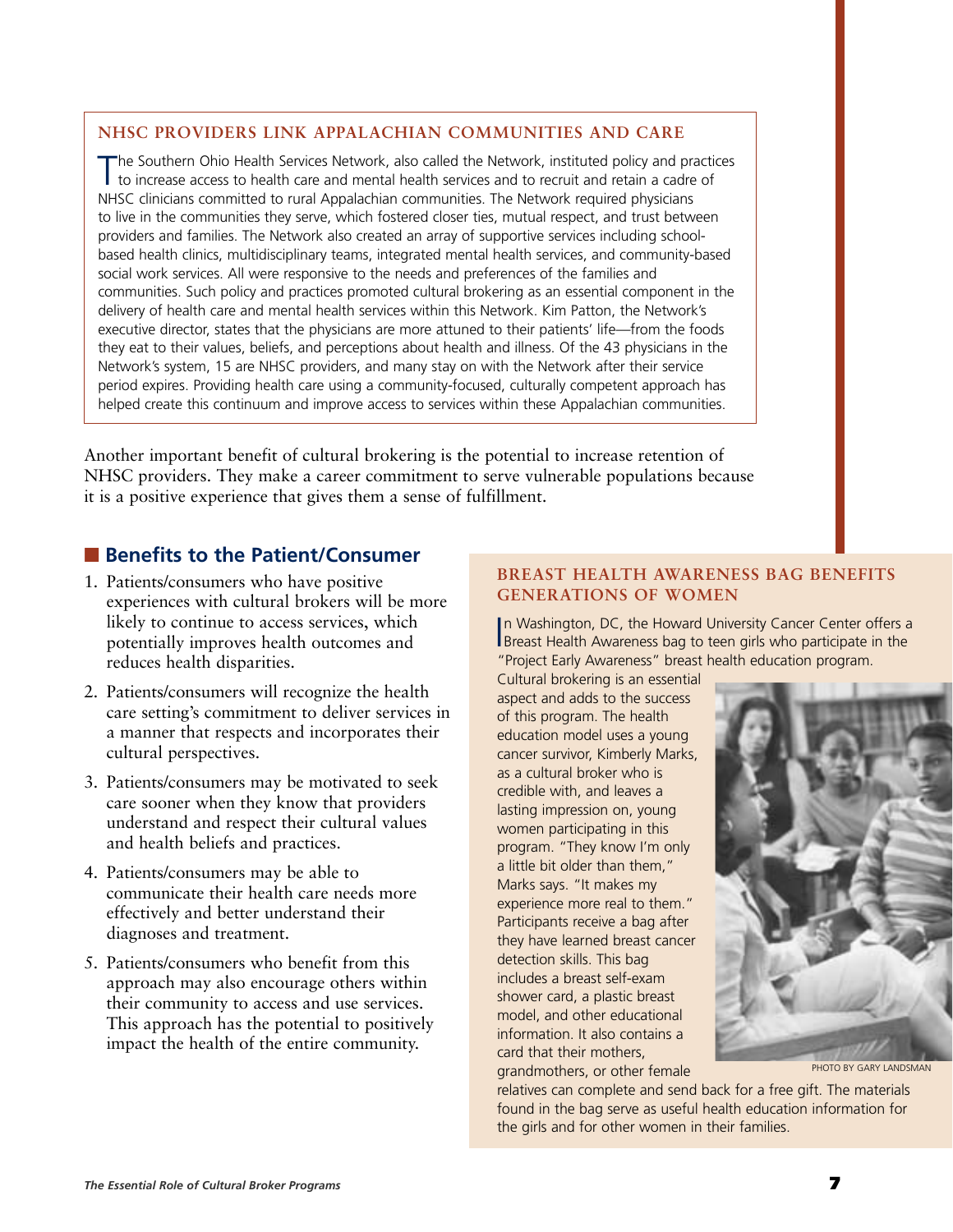**Cultural Brokering: Benefits to Health Care Delivery Systems**

#### **COMMUNITY HEALTH CENTER'S OUTREACH PROGRAM TO HOMELESS POPULATION**

Providing health care services to individuals who are homeless is a significant challenge for many localities, including Washington, DC, where the homeless population exceeds 15,000. Many among this population have special health care needs due to HIV/AIDS, mental illness, substance abuse, and serious physical health problems. Additionally, other barriers to care exist because of the transient nature of homelessness, lack of shelter, and no effective system for communication. To address the complex needs of this population, Unity Health Care, Inc., a federally qualified community health center in Washington, DC, operates Project Orion. Through mobile clinics, Unity Health Care uses highly skilled clinicians and outreach workers to deliver comprehensive services to vulnerable and hardto-reach populations living on city streets. Project Orion focuses on individuals who abuse substances and those who are most at risk for HIV. It has effectively provided services in familiar settings that engender safety and trust among this segment of the homeless population. This outreach program exemplifies some of the many benefits of cultural brokering for the patient/consumer.

#### ■ **Benefits to the Health Care Provider**

- 1. Health care providers will be able to elicit more in-depth information that will assist with accurate assessment, diagnosis, and treatment.
- 2. Health care providers will be able to communicate diagnosis and interpret risks

#### **PHYSICIANS GAIN INSIGHT INTO HMONG HEALTH BELIEFS AND PRACTICES**

Physicians in Merced County, CA, are learning more about the healing practices of local Hmong shaman, to whom the



community looks first for its health care needs. Shaman function as cultural brokers by increasing physicians' understanding of Hmong health practices and healing ceremonies used for specific illnesses or conditions. Physicians are conducting interviews with practicing shaman to create a historical account of traditional practices. Through this program, coordinated by the Healthy House within a MATCH (Multidisciplinary Approach to Cross-Cultural Health) Coalition, a nonprofit community health organization, physicians have become more aware and

understanding of the kinds of healing interventions their Hmong patients have sought before seeking the help of Western medicine. associated with different treatment options more effectively.

- 3. Health care providers may be more effective in serving patients/consumers who have chronic diseases and conditions that may require a higher degree of self-management.
- 4. Health care providers who communicate effectively with patients and consumers may experience a greater degree of satisfaction in their work, particularly when they see improved health status and outcomes.
- 5. Health care providers can become more knowledgeable of and connected to the communities they serve.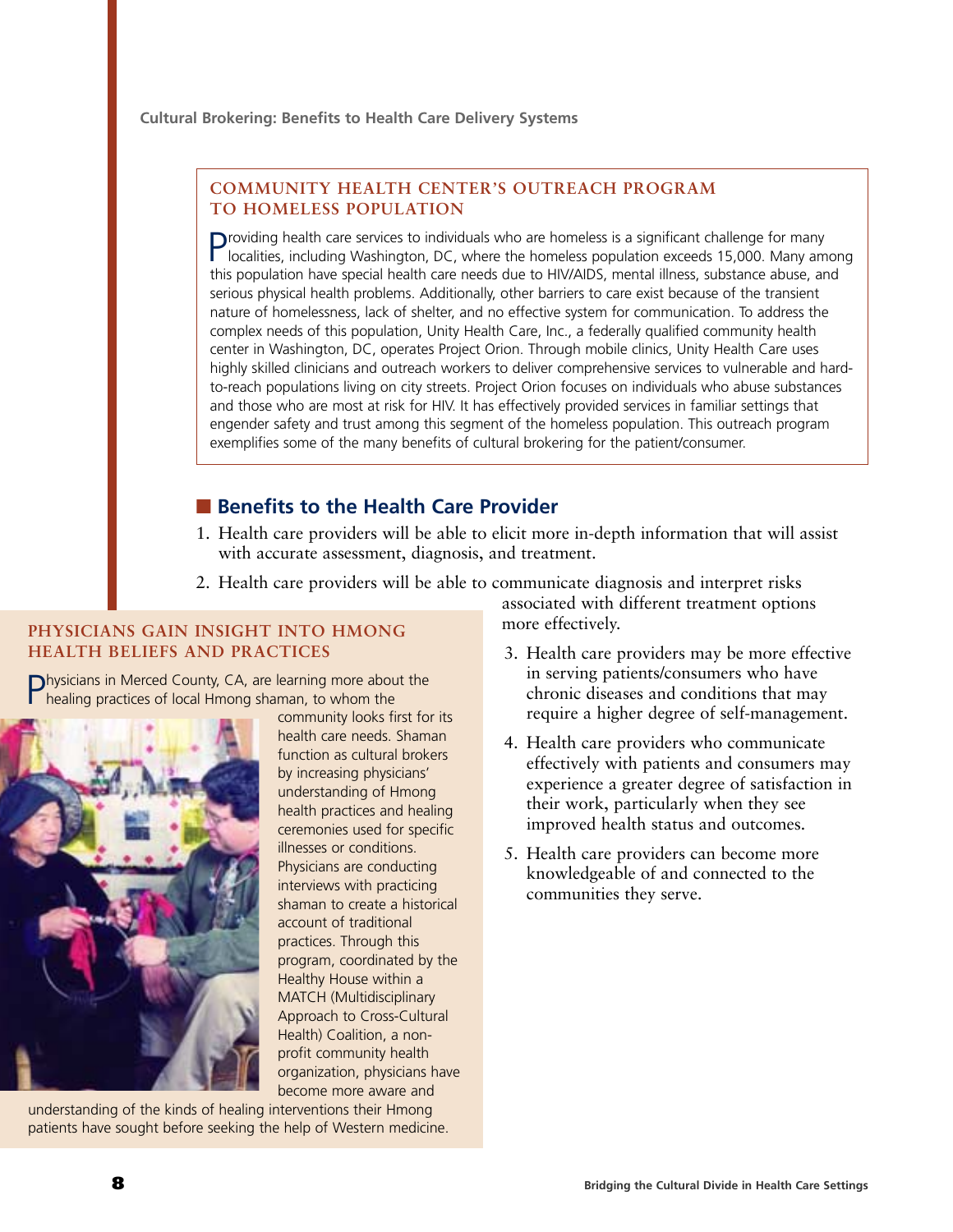#### ■ **Benefits to the Health Care Setting**

- 1. Health care settings can create a reputation for being committed and inclusive community partners, which improves access and use.
- 2. Health care settings can increase the use of preventive services to minimize the use of cost-prohibitive emergency care.
- 3. Health care settings can increase cost effectiveness in service delivery by decreasing return visits from patients/consumers who did not clearly understand treatment protocols.
- 4. Health care settings may be able to reduce potential liability through improved communication (Physicians Risk Management Update, 1995; American Medical News, 1966; Virshup, Oppenberg, & Coleman, 1999; Meryn, 1998; American Family Physician, 1997; Hospital Topics, 1997; JAMA, The Journal of the American Medical Association, 1997).
- 5. Health care settings can engender mutual respect and trust within the communities they serve, which assures sustainability.

#### **RURAL CLINIC'S COMMUNITY BOARD ENHANCES PROGRAM INCLUSIVENESS AND SUSTAINABILITY**

Dianne Smith, executive director of Dove Creek Community Health Clinic in rural Colorado, used her knowledge of the community to seek respected community members to sit on the volunteer board of trustees. Smith, who grew up in the remote town of Dove, where the closest hospital is 26 miles away, knew many of these individuals were from farming families like hers and clearly understood the health care needs of the community. She chose individuals from banking, retail, schools, local government, and health care to identify ways (1) to raise funds for the clinic to expand its services and (2) to help create programs that would improve access for the community, which in recent years, suffered economically from years of drought. The board organized a telethon that raised \$37,000 for clinic equipment and for room expansion. "Their work gave them a sense of pride," Smith notes. "Because the board represents the community, the community feels strongly this is their clinic, and that they all are part owners in it." The benefit to Dove Creek Community Health Clinic is a sustained effort that strengthens the clinic's capacity to continue to serve the health needs of the community. Smith exemplifies the role of cultural broker by knowing both community needs and community members and their quest to improve community health.

#### **NATIVE AMERICAN WOMEN BRING DATE RAPE PREVENTION TO THE CLASSROOM**

Date rape and unhealthy relationships that lead to violence against teens and young women are significant problems on the Yankton Sioux reservation and in nearby areas in South Dakota. The Native American Women's Health Education Resource Center identified these as serious problems and decided to create a program that would increase awareness and educate girls, starting at an early age. The Health Education Resource Center relied on its youth advisory council for expertise and for guidance on developing curricula and programs. The youth advisory council served as cultural brokers by sharing experiences about real-life situations involving dating and unhealthy relationships, a perspective the adult staff could not possibly have. The center developed a curriculum, complete with a guide for facilitators and teachers, and a workbook for young women that has been widely disseminated to schools, tribal youth programs, shelters in South Dakota, and across the country.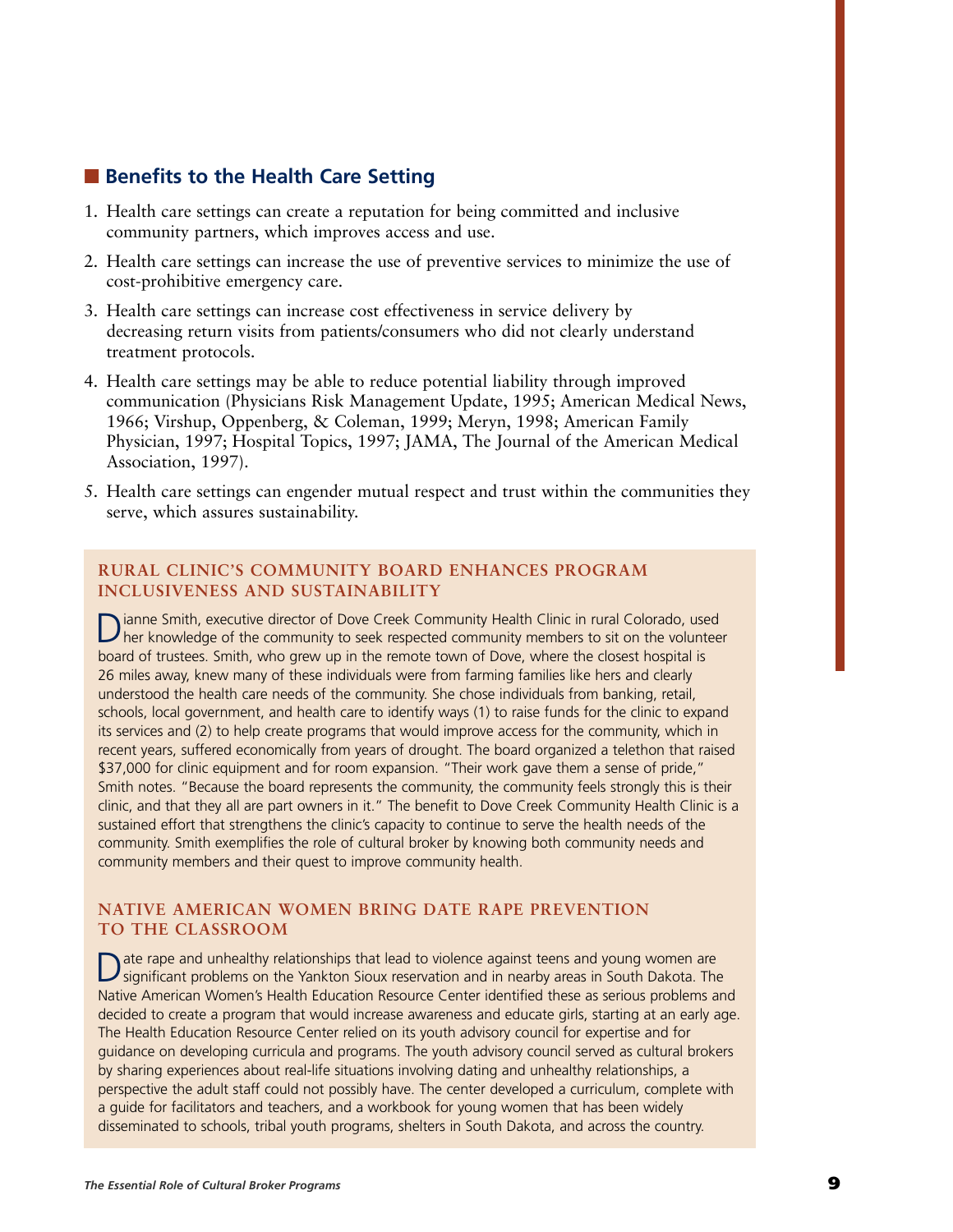## Guiding<br>Program **Guiding Principles for Cultural Broker Programs in Health Care Settings**

■ Health care organizations should carefully consider the values and principles that frame their approach to the provision of services and supports and that govern their participation in community engagement. A major value of cultural and linguistic competence involves extending the concept of self-determination beyond the individual to the community (Cross et al, 1989; Goode, 2001). Communities have the inherent ability to recognize their own problems, including the health of their members, and to intervene appropriately on their own behalf (Goode, 2001). The NCCC adopted the following principles for community engagement (Brown, Perry, & Goode, 2003) based on this value:

- Communities determine their own needs.
- Community members are full partners in decision-making.
- Communities should economically benefit from collaboration.
- Communities should benefit from the transfer of knowledge and skills.

#### **CULTURAL** *AND* **LINGUISTIC COMPETENCE GUIDE CONNECTIONS WITH COMMUNITY**

When patients at La Clinica Latina at the Ohio State University Medical Center first see clinic co-director Cregg Ashcraft, M.D., they see a non-Hispanic male physician and assume he doesn't speak Spanish. Ashcraft, who grew up in Mexico, and later practiced there and in many Latin American countries, says his bilingual skills are essential to providing primary and preventive health care to a Latino population that is mostly undocumented and low income. He requires that Spanish-speaking clinicians provide the array of services offered by this clinic. Many of the providers and staff represent the



patients' diverse countries of origin. This diversity acknowledges group differences among the Latino population. Ashcraft says his language skills and experience guide his effort to "understand as best as I can the situation that

people are in." Ashcraft has assumed the role of cultural broker, both as a physician in his clinical practice and as an administrator influencing policy supporting the use of cultural brokers.

The values that govern community engagement are commensurate with those of cultural brokering. Similarly, the following principles are essential to developing and sustaining effective cultural broker programs.

#### **1 Cultural brokering honors and respects cultural differences within communities.**

There is a high degree of diversity within any given community. This diversity may not be readily apparent to individuals and organizations that seek to provide services to these communities. Cultural broker programs must be attentive to how community members identify themselves. Self-identity is influenced by historical, social, economic, generational, and other cultural factors.

It is essential that health care organizations:

- 1. recognize and respond to cultural differences within communities, including those whose members speak the same language;
- 2. acknowledge the strengths of bicultural and multicultural practitioners and staff; and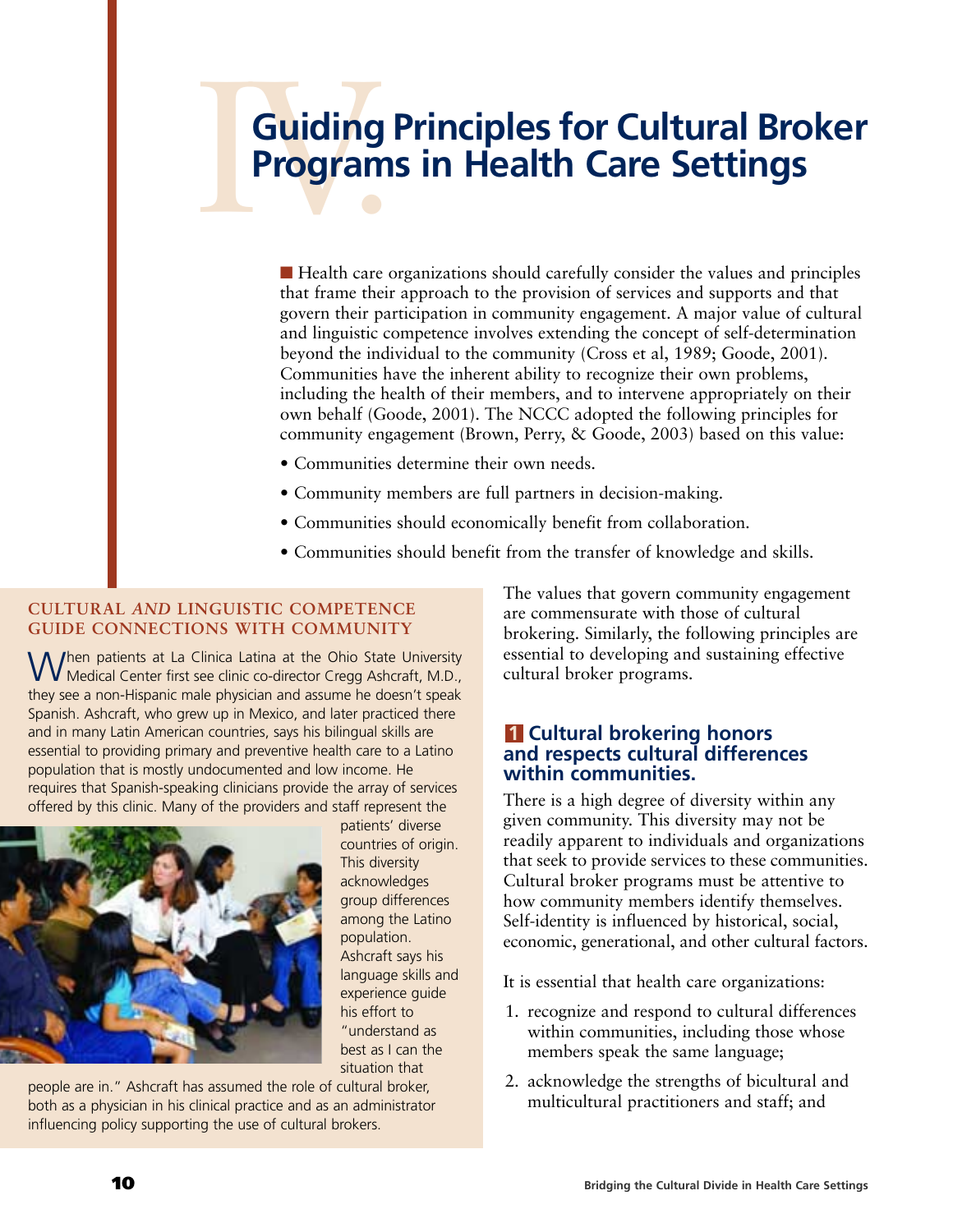#### **A COMMUNITY'S SELF-IDENTITY INFLUENCES COMMUNICATION AND OUTREACH**

Having grown up in East Los Angeles and being only the second child in her extended family to go to college, long-time community health advocate Sandy Bonilla always considered herself a "*Chicana*\* from the barrio." A former youth violence and drug prevention consultant to the U.S. Department of Health and Human Services in Washington, DC, who spent years doing outreach in Latino communities, Bonilla returned to California to work at Casa de San Bernardino, Inc., a nonprofit, county-funded health center in a low-income neighborhood. About 60% of the Latino population in the community is second- and third-generation Mexican and call themselves *Chicano*,\* a term that has social and national significance for Mexican Americans, particularly in the West and Southwestern United States.

Bonilla felt her childhood experiences and years spent working with Latino non-profit community groups easily prepared her for grassroots work with youth at high risk in this neighborhood. She quickly realized, however, that, unlike her work in Washington, DC, communities, she had to be careful not to use the terms *Latinos* and *Hispanics* interchangeably in this particular neighborhood, as Chicanos perceived *Latino* as someone from Latin America and *Hispanic* as someone with Spanish blood. Her colleagues also told her not to use the term *Mexican American*, because Chicanos associated *Mexican* with the growing number of Mexican immigrants in the community with whom they say they compete for low-wage jobs. Terminology used to self-identify was also important for other individuals of color in the community. Bonilla says, "You don't say African American here. It has an academic connotation. You say Black." Understanding and using the terms that the community uses to identify itself was an important factor in taking the first steps to communicate successfully with teens and other project participants in the community.

\**Chicano/a*: This term has a myriad meanings for Mexican Americans in the Southwestern United States. For some, it is a political identity for social empowerment that arose from the farm workers' effort to unionize under activist César Chavez. For others, it is a distinction that symbolizes pride in their Mexican Indian ancestry.

3. be knowledgeable of group differences including how individuals self-identify. Honoring and respecting diverse characteristics and the complexity of these dynamics are inherent in providing culturally and linguistically competent service delivery.

#### **2 Cultural brokering is community driven.**

A major principle of cultural competence and community engagement is the recognition that communities determine their own needs. Health care settings that have structures and personnel to gauge the strengths, perceived needs, and preferences of diverse communities are well positioned to integrate a cultural brokering program. This process, commonly referred to as asset mapping, assists the health care setting in identifing community members who have a natural instinct for listening to, leading, and organizing their peers and who can function more effectively as cultural brokers at multiple levels.

#### **COMMUNITY MEMBERS HELP DIRECT HEALTH INTERVENTIONS IN DIVERSE COMMUNITY**

Ray Michael Bridgewater, executive director of the Assemblies<br> **References** Petworth in Washington, DC, looks to community members to lead the charge for partnerships that constitute the work of this community empowerment organization. The Assemblies' projects take place in the most ethnically diverse wards in the city, and they require an understanding and knowledge of the cultures of Caribbean and West Indian, Latino, African immigrant, African American, and growing Eastern European communities. "My board of directors very much resembles the community," Bridgewater notes.

Two such projects are a telemedicine health program for Latino immigrants that involves partnerships with local libraries and a "Mama and Baby Bus," which provides screening and checkups. The Mama and Baby Bus program involves partnerships with the local March of Dimes; Mary's Center for Maternal and Child Care, Inc.; and Capital Community Health Plan. Family outreach workers serve as cultural brokers and help spread the word among the community about the dates and times the bus will arrive.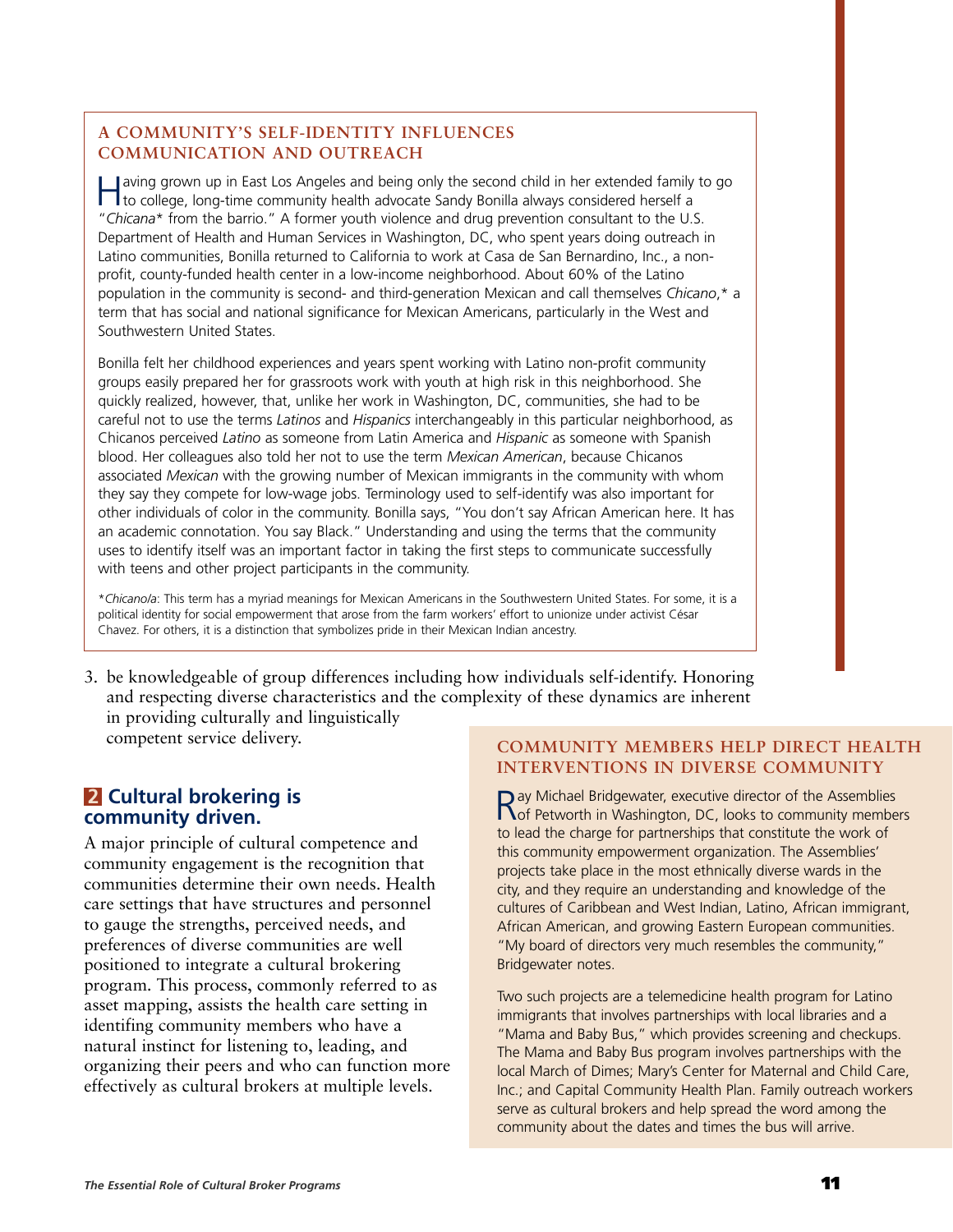**Guiding Principles for Cultural Broker Programs in Health Care Settings**

#### **3 Cultural brokering is provided in a safe, non-judgmental, and confidential manner.**

Health care settings must ensure that cultural brokering programs are conducted in a safe, non-judgmental, and confidential manner. This requirement means that each aspect of this principle is incorporated into the organizational philosophy, infrastructure, and practice model. This includes, but is not limited to, articulating values and principles and establishing procedures to ensure that providers, staff, cultural brokers, and patients/consumers understand and accept this approach to service delivery.

#### **NAVAJO HEALTH EDUCATOR MONITORS TRIBAL HEALTH THROUGH HOME VISITS**

Katie Tree, community advocate and diabetes health educator for the Dineh (Navajo) tribe in<br>Chilchinbeto, AZ, makes home visits once a week to assess community members at high risk on the Navajo reservation, such as the elderly, new mothers, and individuals with chronic illness. Tree checks community members' vital signs and medication and refers them to the local public health nurses who visit the reservation monthly. The home visits are a convenient and comfortable setting for patients to receive basic checkups because the closest health care facility, grocery store, or any other major retail outlet is 25 miles away from this small Northeastern Arizona town. Tree serves multiple roles within this tribal community. As a healer, she occasionally performs such indigenous ceremonies for community members as blessing, crushing, and boiling corn pollen to clear a person's sinuses. As a cultural broker, she also helps physicians follow up with patients by educating them about how Dineh tribal members seek out different medicine men for various illnesses, "much in the way the White man sees a cardiologist for heart problems and a dentist for dental problems."

#### **CULTURAL EXCHANGES FOSTER RECIPROCITY BETWEEN SHAMAN AND PHYSICIANS**

Using hand-held tape recorders, Hmong community<br>
outreach liaisons interview shaman healers to obtain their training history and life story. This telling of stories is in a comfortable, folklore style and is familiar to shaman and the Hmong community alike. "The voice recorders allow shaman who are not literate to transmit information about their patients," says program director Marilyn Mochel. The tape recorders also allow shaman to describe specific ceremonies performed for certain illnesses or conditions for their current patients. Story telling provides a safe format for the exchange of cultural information. Moreover, Mochel states, "A deeper understanding of the regional variations of shaman ceremonial styles is emerging." These stories also chronicle the shaman's accounts of their traumatic journey from Laos to settlement



camps in Thailand, and to their final destination in the United States as refugees. At the same time, the histories help local physicians to understand the shaman's healing heritage. This knowledge allows local physicians to accept the traditional ceremonial practices of the shaman without judging them by Western medical standards.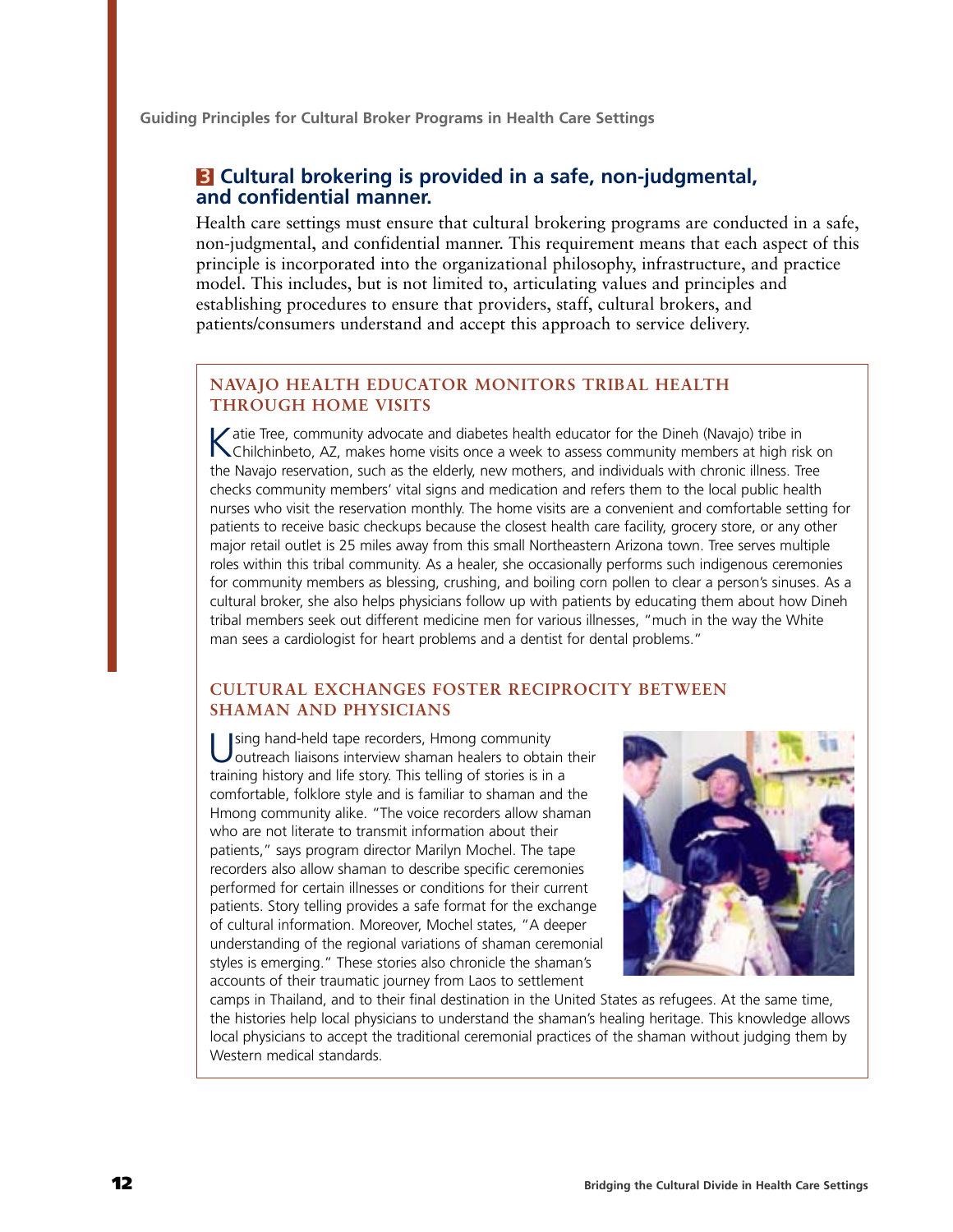#### **4 Cultural brokering involves delivering services in settings that are accessible and tailored to the unique needs of the communities served.**

To meet the unique needs of communities, health care settings must have the capacity to provide services through non-traditional approaches, particularly in relationship to where, when, and how such services are provided. It is essential that cultural brokering programs have the resources and flexibility to adapt to the community context and the lifestyles of individuals served.

#### **5 Cultural brokering acknowledges the reciprocity and transfer of assets between the community and health care settings.**

The interchange of skills and knowledge between health care organizations and communities is a dynamic occurrence. Culturally competent health care settings recognize and acknowledge that inherent in any community are resources and assets to support service delivery. Collaborative relationships between health care settings and communities have many benefits. Selected examples of knowledge exchange and transfer of assets follow.

• **Building a community network of cultural brokers/medical interpreters.**

#### **REST BREAKS PROVIDE HEALTH EDUCATION MOMENTS FOR FARM WORKERS**

Promotoras (lay health educators) in the Campesinos sin Fronteras program distribute their health care material and talk with migrant farm workers at times when the farm hands are not working—at 4 a.m. when they are waiting at local sites to be picked up for work and at lunch breaks in the fields.

"They go to the pick-up sites, find out who the foreman is, and tell them who they are, and ask permission to talk with the workers," says project director Emma Torres. Farm workers invite the promotoras to join them for lunch, sharing their burritos as they sit on the ground and talk. They discuss health-related issues on HIV/AIDS and high-blood pressure using Spanish-language flip cards. "Latinos have a love of food, and sharing with others signals a bond among those who eat together," she adds. As a result, the farm workers benefit from this transfer of knowledge in a setting that is accessible and convenient.



The MATCH program conducts medical interpreter training for individuals speaking South Asian languages who work with the Hmong refugees. An interpreter training curriculum, "Bridging the Gap," developed by the Cross Cultural Health Program in Seattle, WA, has been adapted for the Laotian languages of Hmong, Lao, and Mien. This curriculum, "Connecting Worlds," has sections that are taught in these Laotian languages.

• **Leadership and workforce development.**

Campesinos sin Fronteras hires women trained as promotoras into leadership and administrative positions for the migrant health program in Yuma, AZ. Grant writing and development skills are taught to women who are interested in the administrative aspect of health education. They learn professional skills in communicating with health care foundations, government health agencies, and other collaborators, such as the Yuma County Division of Health and Human Services and the University of Arizona College of Public Health.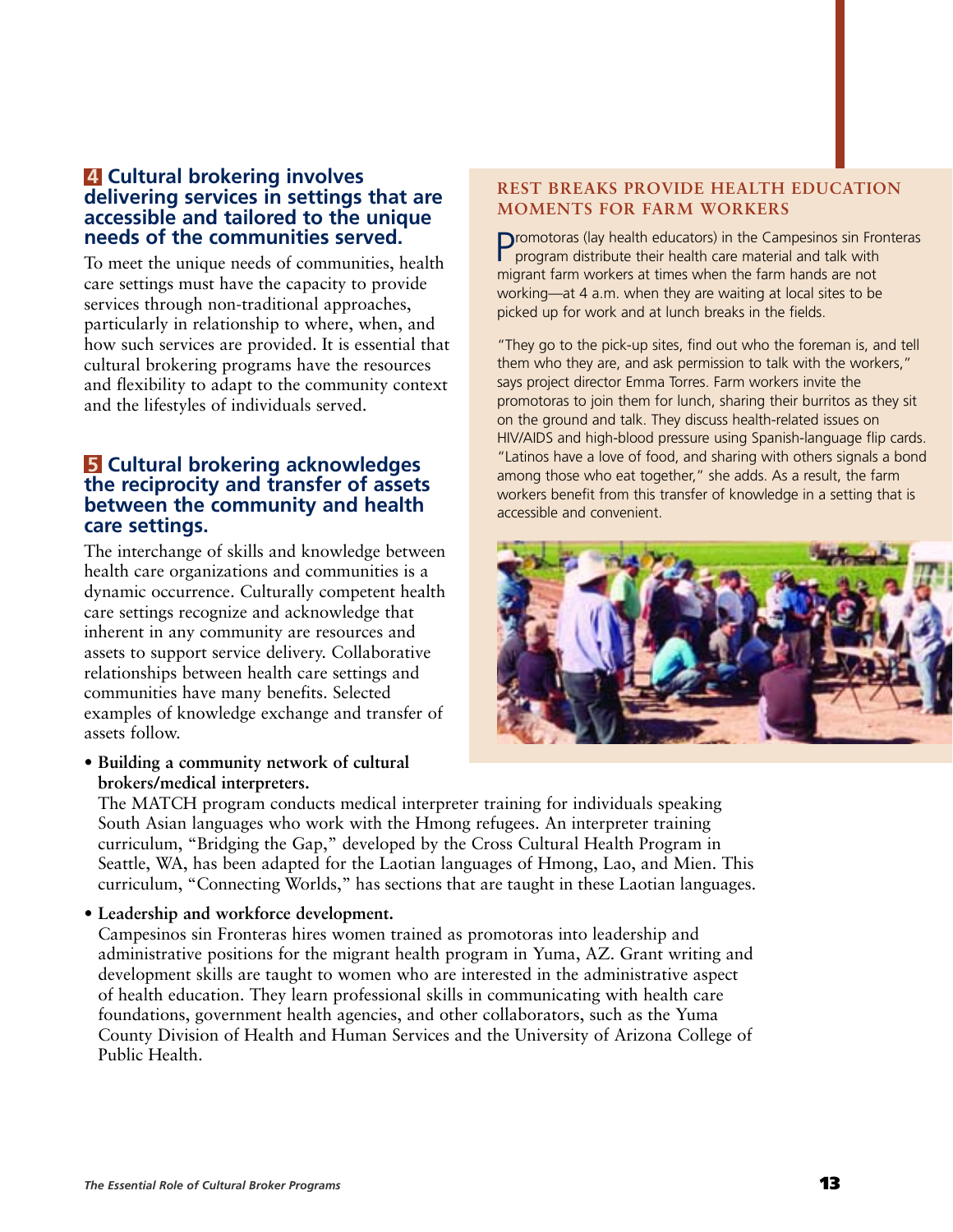## Know<br>for Cu **Knowledge, Skills and Awareness for Cultural Brokers**

■ Cultural brokers require a set of competencies that enable them to work cross-culturally and that include, but are not limited to, awareness, knowledge, and skills as described below.

**Awareness.** Cultural brokers are aware of (1) their own cultural identity, (2) the cultural identity of the members of diverse communities, and (3) the social, political and economic factors affecting diverse communities within a cultural context.

**Knowledge.** Cultural brokers innately understand (1) values, beliefs and practices associated with illness, health, wellness, and well-being of cultural groups; (2) traditional or indigenous health care networks within diverse communities; and (3) medical, health care, and mental health care systems (e.g., health history and assessment, diagnostic protocols, and treatment and interventions).

#### **COMMUNITY CHARACTERISTICS**

Effective cultural brokers are cognizant of the multiple factors impacting community diversity. These factors include, but are not limited to the following: geographic location, population density, population stability, age distribution of population, social history, intergroup relationships, and the social, political, and economic climates of communities served (Goode, 2001).

#### **INDIVIDUAL AND GROUP CHARACTERISTICS**

Other factors influencing diversity among individuals and groups are race and ethnicity, language, nationality, clan or tribal affiliation, acculturation, assimilation, age, gender, sexual orientation, educational literacy, social economic status, political affiliation, and religious and spiritual beliefs (modified from James Mason, Ph.D., NCCC senior consultant).

**Skills.** Cultural brokers have a range of skills that enable them to (1) communicate in a cross-cultural context, (2) communicate in two or more languages, (3) interpret and/or translate information from one language to another, (4) advocate with and on behalf of patients/consumers, (5) negotiate health care and other service delivery systems, and (6) mediate and manage conflict. Commensurate with the conceptual framework of cultural competence, the knowledge and skill levels of cultural brokers are also along a continuum. Knowledge acquisition is not a discrete process; instead, it evolves over time leading to levels of proficiency.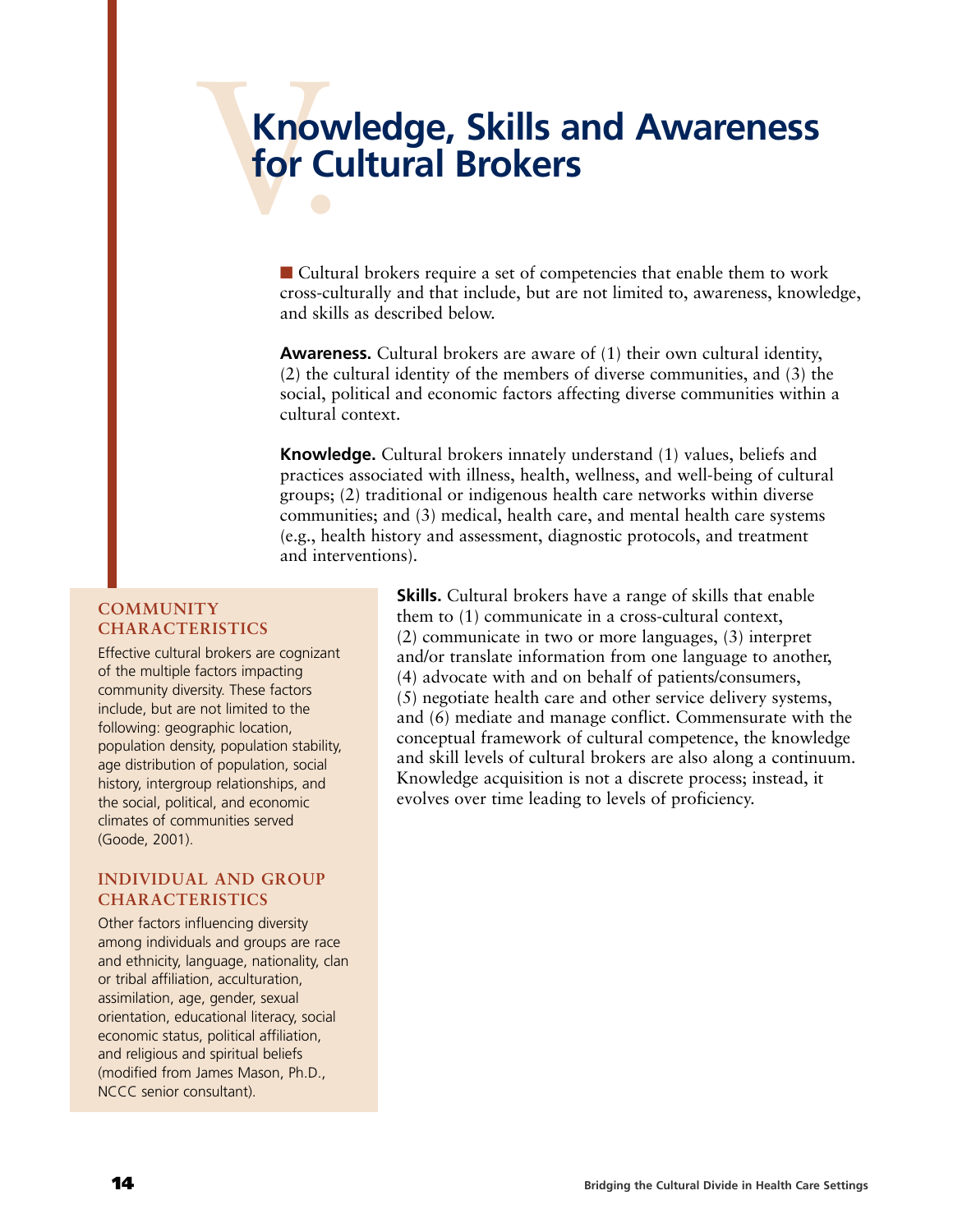## Implement **Implementing and Sustaining a Cultural Broker Program**

#### ■ **Organizational Capacity to Support Cultural Broker Programs**

A systematic approach is necessary to fully implement and sustain a cultural brokering program in health care settings. This approach will require vision and commitment of leadership, buy-in or acceptance of both the community and health care setting personnel, development of a logic model or framework for the cultural broker program, and identification and allocation of resources. Health care settings that have these key elements are most likely to support and sustain cultural broker programs.

The following checklist may be used as a guide to implement and sustain a cultural brokering program:

#### **Vision and Commitment of Leadership**

- $\Box$  Conduct a process for creating a shared vision and commitment for implementing and sustaining a cultural broker program.
- $\Box$  Identify and include key community constituencies in this process who represent interests of the diverse communities served. Ensure that both formal and informal leadership is represented.
- $\Box$  Ensure that personnel at all levels of the organization are represented and are encouraged to assume leadership roles.

#### **Buy-in and Acceptance**

- $\Box$  Collaborate with key community constituencies to promote cultural brokering as an approach to enhance access to, use of, and satisfaction with services delivered.
- $\Box$  Engage personnel in a series of interactive discussions to help them understand how a cultural broker program benefits them, the patients/consumers they serve, the health care setting and diverse communities.
- $\Box$  Provide information including benefits and outcomes, to health care personnel and the community about organizations that are implementing cultural broker programs.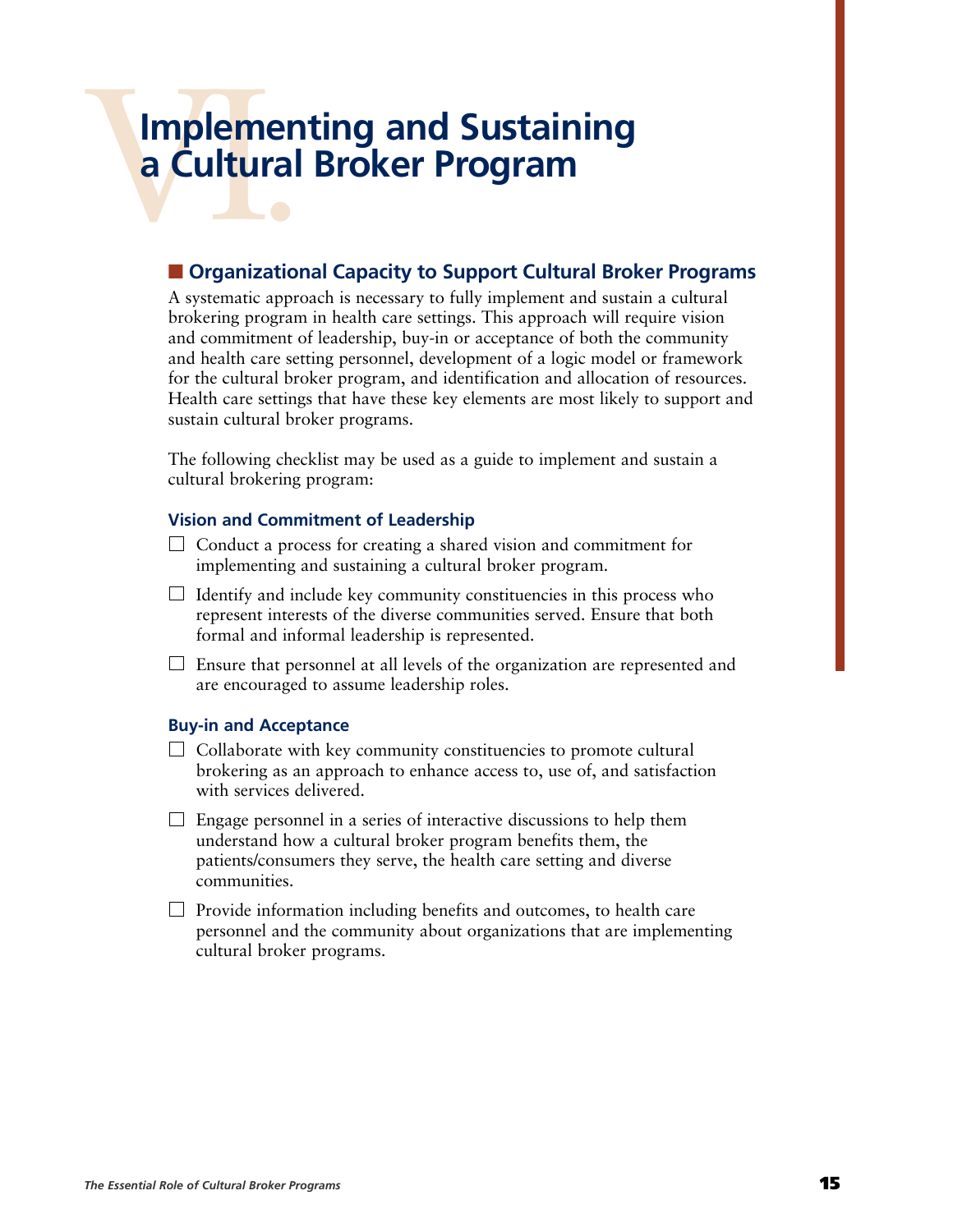**Implementing and Sustaining a Cultural Broker Program**

#### **Logic Model or Framework for a Cultural Broker Program**

- $\Box$  Convene a work group to guide the development of the framework that defines the parameters of a cultural broker program within the health care setting and the community it serves.
- $\Box$  Clarify values and philosophy that support cultural brokering within the practice model.
- $\Box$  Create, review, and amend policies that ensure the implementation of a cultural broker program.
- $\Box$  Establish an infrastructure to support cultural brokering that may include, but is not limited to the following: staff recruitment and retention, professional development and staff training, adaptation of practice to incorporate the roles and functions of cultural brokers, location and scheduling of services, memoranda of agreement with collaborating agencies or programs, management of data systems, information dissemination approaches, patient confidentiality and related state and federal statutes, and formative evaluation processes for continuous improvement.

 $\Box$  Establish objectives and timelines for implementing the program.

#### **Identification and Allocation of Resources**

- $\Box$  Identify or reallocate fiscal resources to support the program.
- $\Box$  Identify personnel who are interested and have the capacity to function as cultural brokers from both the health care setting and the community.
- $\Box$  Identify personnel responsible for managing or coordinating the program.
- $\Box$  Collaborate with key community constituencies to identify and access non-fiscal resources to support the program (e.g., location and physical settings, information dissemination, and cultural and community informants).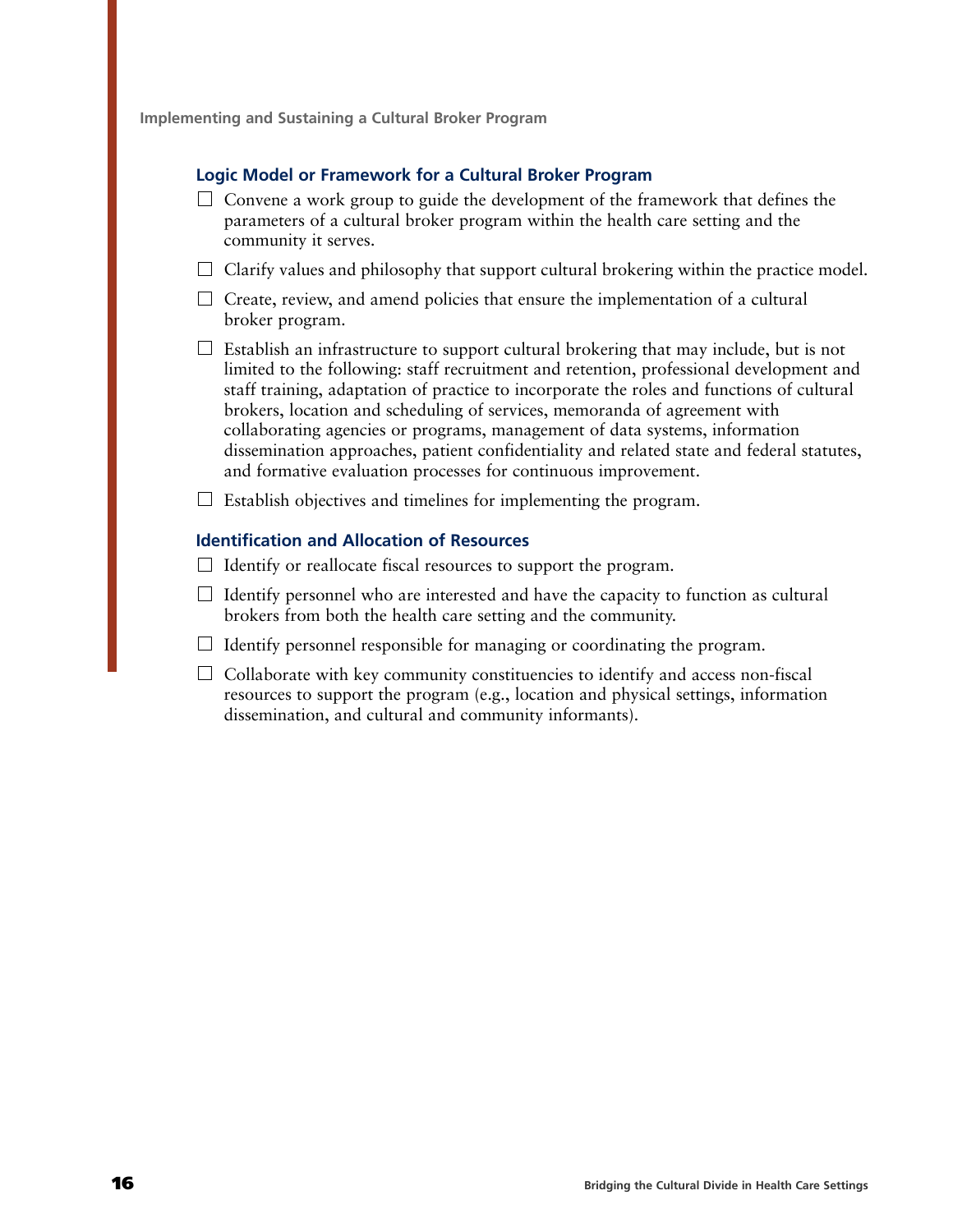# Summary **Summary**

■ Cultural brokering clearly has an essential role within health care settings. Such programs benefit health care providers and the overall health care delivery system. Patients/consumers may reap the greatest benefit because cultural brokering creates an environment of mutual understanding and respect for cultural values and health beliefs and practices. Cultural broker programs can facilitate clinical encounters with more favorable outcomes, can enhance the potential for more rewarding interpersonal experiences, and can increase the satisfaction with services received.

Implementing and sustaining cultural broker programs benefit the National Health Service Corps (NHSC) and the national safety net that provides primary health care to the most vulnerable and underserved populations in the United States. Cultural broker programs have the potential to increase retention of NHSC providers by bridging the cultural divide in health care settings. Cultural brokering is a viable approach to both increasing access to health care in support of the effort to eliminate racial and ethnic disparities in health and improving the health and well-being of this nation's communities.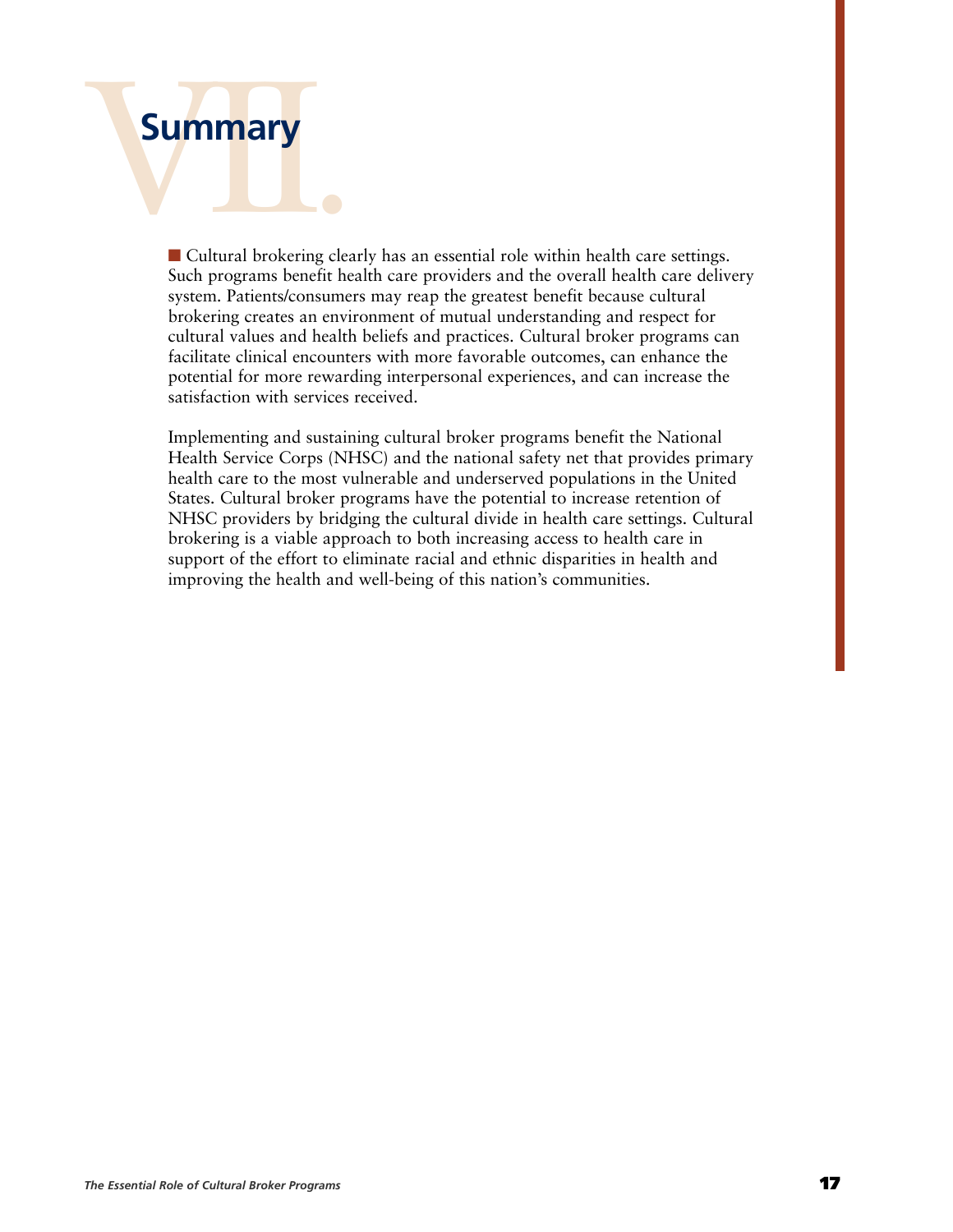## Appendix A: Im **Appendix A: Impact of the Cultural Broker Program**

*The following programs illustrate the diverse settings and linguistic approaches in which cultural brokers positively impacted the community's health.*

#### **Empowering Girls to Take Control of Their Bodies Through Breast Cancer Detection Skills**

**The health concern:** Washington, DC, has the second highest breast cancer death rate for women in the United States, particularly African American women. Many of those deaths are due to late diagnosis, and could have possibly been avoided through early detection and an understanding of risk factors. Rosemary Williams, M.Ed., CTR, cancer program manager at the Howard University Cancer Center, notes that the cancer center is seeing an increase in the number of African American women in their 20s and 30s with lumps.

**The strategy:** In 2001, the Howard University Cancer Center, with funding from the Cancer Research and Prevention Foundation, entered into a partnership with five area high schools to create a long-term initiative to reduce the death rate. Howard health officials realized that talking with women while they were still young would be a critical time to create an awareness and understanding about their bodies and for them to learn breast cancer detection skills.

**The action:** Working with five DC high schools to create an open class period, the cancer center launched "Project Early Awareness: a Breast Health Education Program for High School Girls," which takes breast health education to 11thand 12th-grade girls, most of whom are African American. Program coordinator Kimberly Marks, a 27-year-old African American breast cancer survivor, shares her story with the girls. A nurse or health educator from the Howard University Medical Center then teaches breast self-examination (BSE) using a video and plastic model. Students also are encouraged to talk with the school nurse or guidance counselor about any concerns they have. The girls receive a Breast Health Awareness bag, which contains information about the Howard University Cancer Center, a BSE shower card and plastic breast model, and a brochure on BSE. They are asked to share the information with their mothers, grandmothers, and other female relatives. A gift incentive has been found to lead many of these women to follow up on a checkup of suspicious lumps in their breast.

**Why it works:** The success of the program was due to the use of cultural brokers as a liaison at both the administrative and community levels. At the administrative level, Williams worked diligently with principals from the high schools to schedule the educational session around the girls' class schedules. At the community level, Kimberly's participation as a real-life example of the impact of breast cancer was an immediate draw. Like the girls she spoke to, she was a young African American woman from the community. "The girls know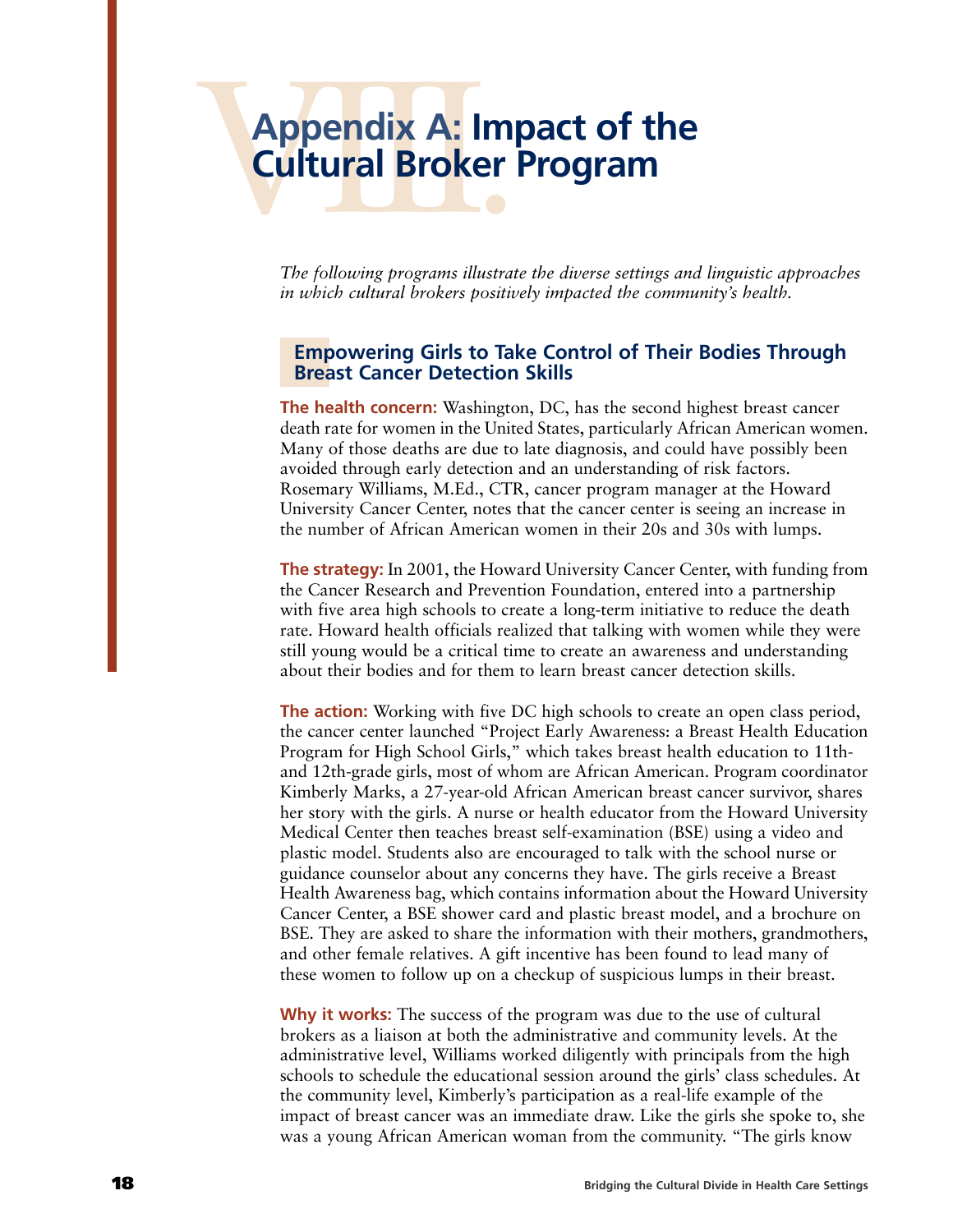Kimberly is not that much older than them, and that makes breast cancer prevention very real," Williams notes. "When Kimberly starts to tell her story of breast cancer, that really gets their attention."

#### **Low Rider Bike Club: The Teen Alternative to Drugs and Violence**

**The health concern:** In recent years, gangs, violence, and substance abuse have been among the greatest health concerns in a low-income Westside neighborhood of San Bernardino, CA. The Casa de San Bernardino's Westside Prevention Project, a countyfunded drug and youth violence prevention program, provided on-site counseling sessions to youth at high risk. Few students in this largely Chicano and Black community came for counseling because of the stigma associated with being in an "anti-drug and anti-violence" program, because program participation was perceived as not "cool". "We knew what we had wasn't working," says Sandra M. Bonilla, Westside Prevention Project manager.

**The strategy:** Casa looked to the community to help it identify ways to attract youth at high risk to the center. It held community potlucks to meet community members. Interaction from those potlucks led Casa to observe who the community's trusted authorities were, among them: Basilio, a father-like figure who rebuilt bikes; Bobby, a 40-plus-year-old youth advocate with over 15 years of experience working with gang youth members in the Westside barrio; and Jesse, a 22-year-old who was skilled in organizing baseball games and other activities for youth. Those individuals were, in turn, recruited to lead an advisory group, which eventually identified a symbol of the street culture that would attract youth at high risk and that crossed ethnic boundaries—low rider bikes, the two-wheel equivalents of the well-known cars, with gleaming handle bars and velvet seats. Together with Casa health professionals, the community advisory group created the Westside Prevention Project Low Rider Bike Club, a program that gives free low rider bike parts to youth for each weekly counseling session they attend, and requires regular attendance to keep club membership.

**The action:** Membership in the club, with the motto, "We don't need to get high to ride low," begins as a 20-week program. In this program on the basis of their individual assessments, youth attend sessions on any number of areas, for example, adolescent drug treatment, aggression replacement training, and life and leadership skills development. Participants must also attend special workshops. In November 2002, the project brought Low Rider Bike Club members to meet with college students at Cal State San Bernardino to discuss how youth programs help them. More than 200 youth have participated in the program since it was launched 2 years ago, and more continue to enroll in the program. Program officials find that as the young people's self-esteem, attitudes and schoolwork improve, they direct their energy toward more mainstream activities, such as playing on a baseball team and volunteering to become youth leaders, endeavors that youth at high risk rarely seek out.

**Why it works:** As a cultural broker, Bonilla became a liaison between the mental health providers and the community. She immersed herself in the community, talking with parents, teens, community leaders, and others and gained their trust to identify a strategy for attracting youth at high risk to counseling services. These community members—who became the project's community advisory group—in turn, acted as cultural brokers themselves, serving as cultural guides. They identified the low rider bike subculture as one to which teens in the neighborhood could readily relate. It was this effort—getting to know the community and choosing respected individuals in the neighborhood—that led to a community-driven initiative.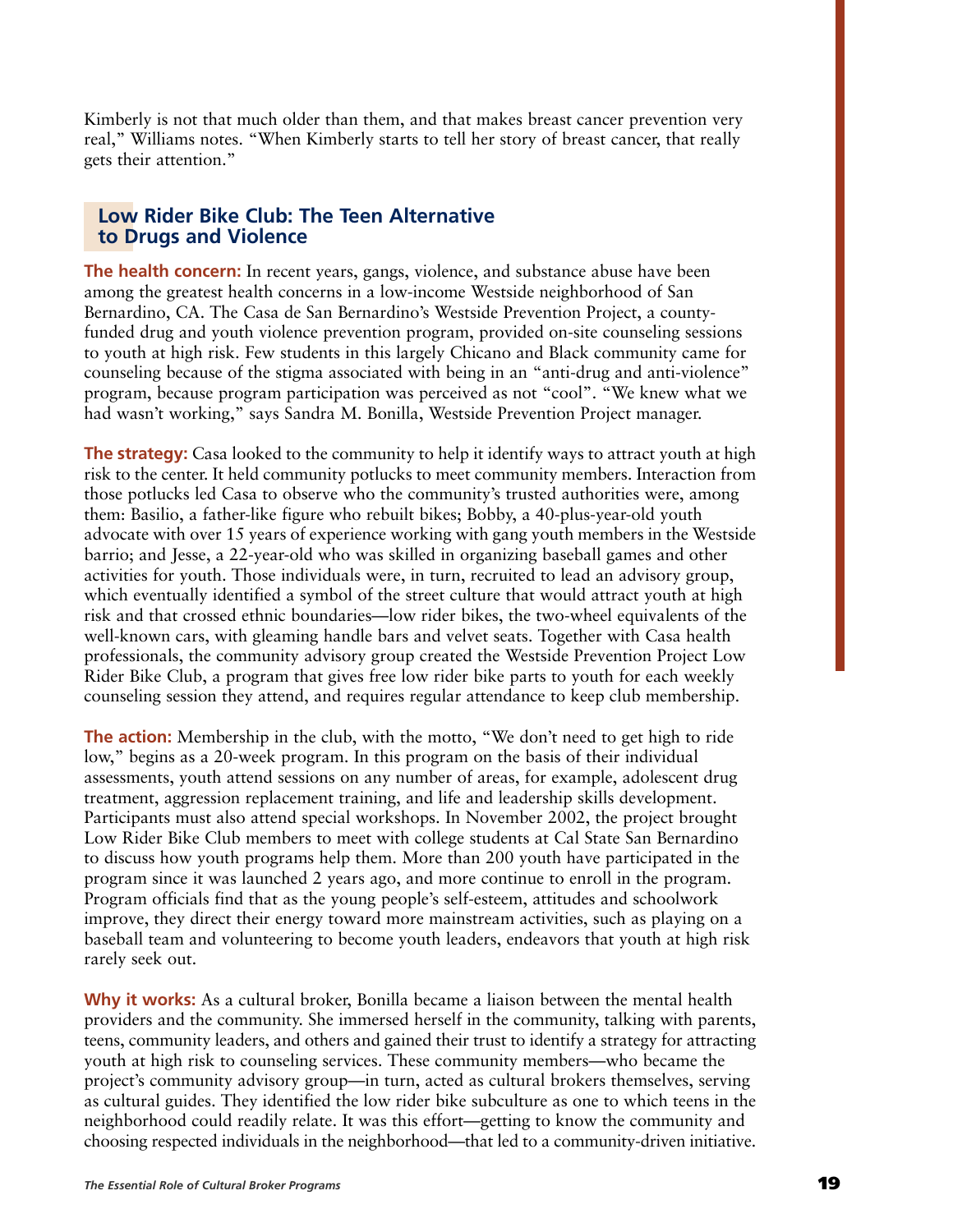**Appendix A: Impact of the Cultural Broker Program**

#### **Shaman and Physicians Partner for Improving Health for Hmong Refugees**

**The health concern:** Merced County, CA, is home to some 8,000 Hmong refugees with limited English proficiency. Many of this community's immigrant population have disabilities, or may not be literate, and are unfamiliar with the U.S. medical system. These individuals also are at risk for tuberculosis, hepatitis infection, depression, uncontrolled hypertension, diabetes, and many other illnesses and conditions. Following Hmong tradition, residents, who also are often fearful of Western providers, seek the help of a healer or shaman, before they see a Western medical provider. The shaman perform different ceremonies to treat a person's illness, which caused concern among the local medical community. Western health care providers also felt that Hmong patients' health was compromised because they delayed seeking their help. Shaman often were not well received when they accompanied families to the hospital when a patient was admitted.

**The strategy:** Healthy House within a MATCH\* Coalition strives to improve access to health care services that are linguistically and culturally competent for the diverse ethnic communities in Merced County. It has established a number of programs, including the Partners in Healing Program, which facilitates understanding between the Merced health care providers and the Hmong shaman. "It was important especially for the medical professionals to become knowledgeable about the Hmong culture and the role of the shaman in order to deliver culturally sensitive care to this community," says Marilyn Mochel, R.N., certified diabetes educator, who helped to cofound Healthy House.

**The action:** Healthy House, which is funded by The California Endowment Foundation, began offering a 7-week certificate program in which shaman and physicians from the local hospital exchange health care experience and information. The shaman attend health education sessions on Western style medicine that local physicians conduct. They also take a tour of the hospital emergency and operating rooms and other units. Upon graduation, they receive a jacket with special embroidery that they can wear during hospital visits. "They're much more well received because it identifies them as a partner with the Merced medical community," Mochel notes. The shaman reciprocated by offering opportunities for health care providers to observe ceremonies in their homes. In December 2002, Healthy House staff traveled to several communities in Laos and Thailand for 3 weeks to visit medical care facilities and to view and document current living and health conditions of Hmong in those countries. "A view of the Thamphrabat settlement camp north of Bangkok, where more than 20,000 Hmong refugees survive within the grounds of a Buddhist temple on some 300 acres, was worth the trip," Mochel says.

**Why it works:** As cultural brokers, Mochel and her staff served as mediators, speaking with community members to identify the most respected members of the community—the shaman—to help improve health care and access to health care services for the Hmong. The cultural broker process involved creating opportunities for physicians and shaman to share their cultural beliefs about healing practices and illness. Mochel and the Healthy House staff facilitate all the efforts to ensure that both parties are brought to the table as teachers and learners. The road to improved access is a slow one, says Mochel. "But what we're hearing from people is that they are less fearful to seek care from a physician."

\*MATCH—Multidisciplinary Approach to Cross-Cultural Health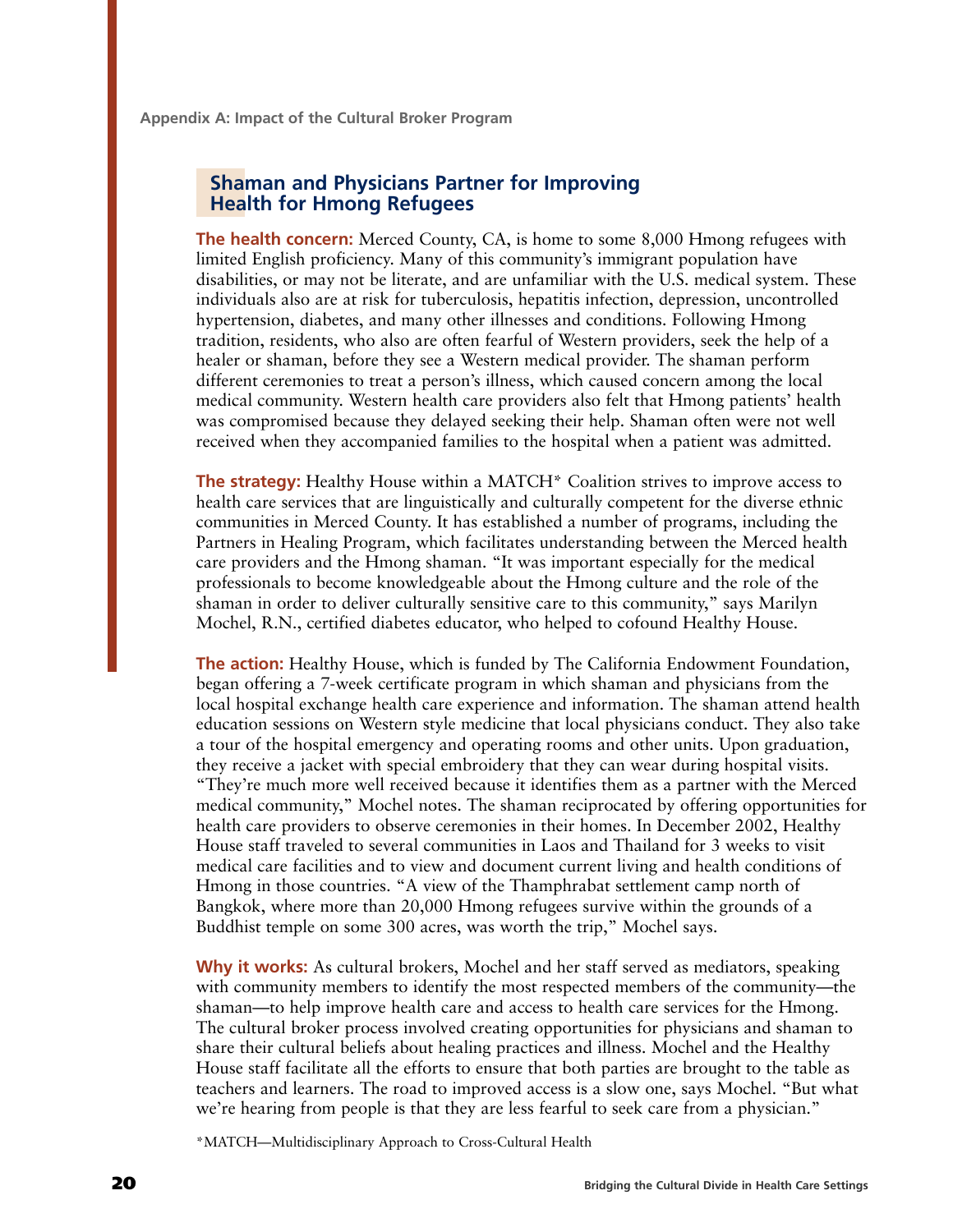#### **Community Health Center's Outreach Program to Homeless Population**

**The health concern:** Over the course of a year, approximately 15,000 people are homeless in Washington, DC. Among single adults who are homeless, approximately two-thirds have special health care needs due to HIV/AIDS, mental illness, substance abuse, and serious physical health problems. Individuals who are homeless lack permanent shelter, transportation, and telephone services, which makes health care access and use a significant barrier. The challenge for health care providers is to ensure that these patients make their doctor appointments and adhere to medication regimens.

**The strategy:** Unity Health Care, Inc., a federally qualified community health center in DC, knew that in order to provide primary care services to the homeless community, it would need to bring services to the locations where individuals who are homeless gather. As cultural brokers, providers and outreach workers at Unity built on their expertise in providing health care to the homeless: Before becoming a federally qualified health center, Unity was known as Health Care for the Homeless. Many of the staff who work at Unity—which also provides health care to other underserved communities—knew that in order to respond to the culture of persons without shelter, services would need to be delivered in a safe and familiar environment.

**The action:** Unity Health Care provides services to the homeless population in several ways. Clinicians travel weekly in vans, to certain areas throughout the city, to provide primary care services to the most hard-to-reach individuals who are homeless. Project Orion targets only those individuals who are drug users and are most at risk of HIV/AIDS. Individuals who are homeless receive free, confidential services including education, counseling, and testing for HIV/AIDS, sexually transmitted diseases, hepatitis B and C and tuberculosis, and medical and case management services. Project Orion staff also return to sites to distribute test results.

Project Orion outreach workers function as cultural brokers and work diligently to get to know individuals who are at highest risk. Over time the outreach workers have become familiar with needle usage patterns among these individuals and the "street" jargon they use. As cultural brokers, the outreach workers have created a regular source of health for the individuals who are homeless and most at risk.

**Why it works:** According to Sister Eileen Reid, R.N., a shelter-based health center manager, the outreach workers serve as cultural brokers for individuals who are homeless receiving services through the mobile clinics. Cultural brokering involves the outreach workers' knowledge and expertise in the delivery of a complex array of health care and mental health services and supports to the homeless population. It also involves the creation of a comfortable and safe environment.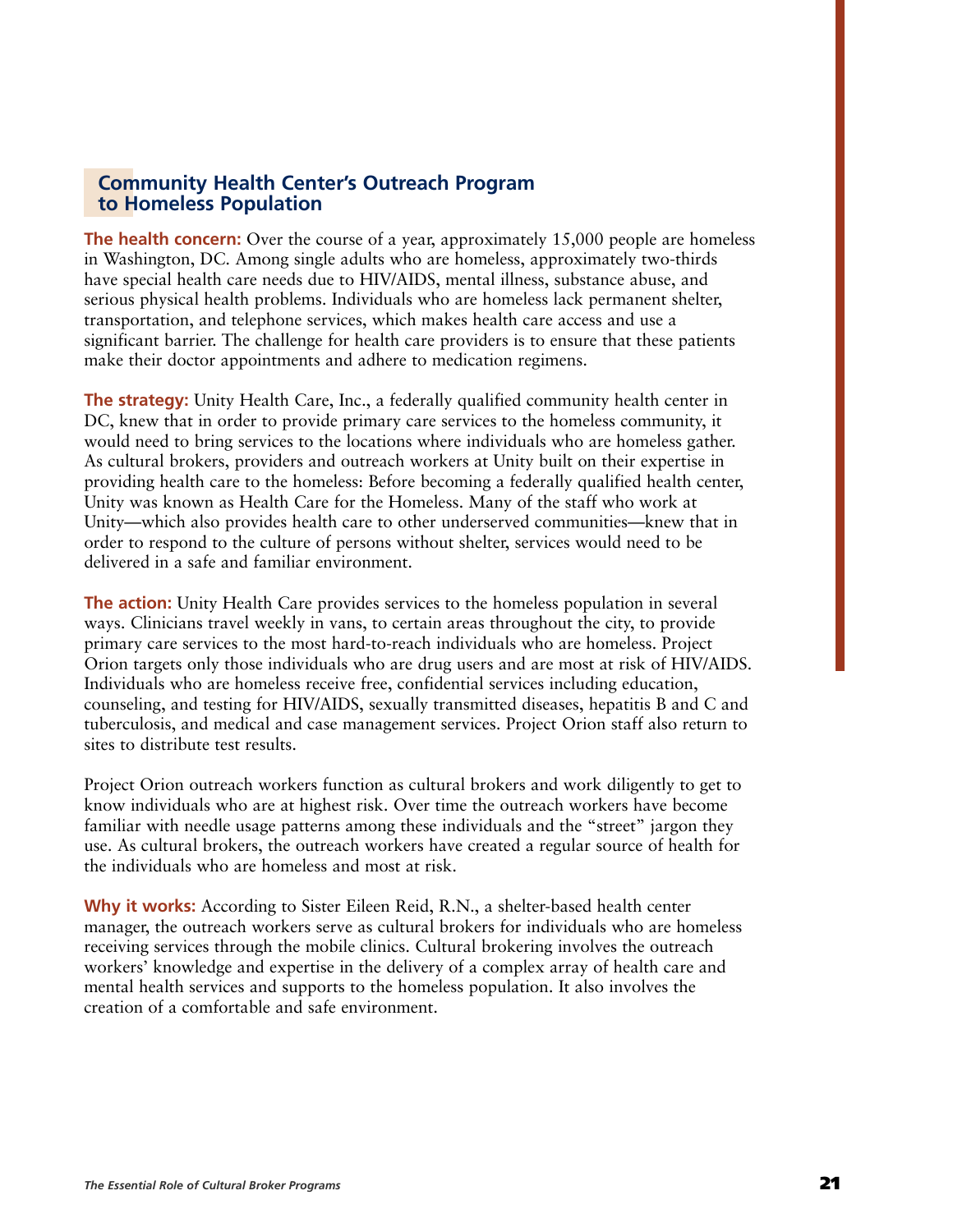**Appendix A: Impact of the Cultural Broker Program**

#### **NHSC Providers Link Appalachian Communities and Care**

**The health concern:** Southern Ohio Health Services Network, is also called the Network, a National Health Service Corps (NHSC) site with 11 primary care health care centers. It serves many poor residents in the Appalachian counties of Adams, Brown, Clermont, Fayette and Highland. Kim Patton, the Network's executive director, indicates that lack of access to health care services, particularly mental health care for children, has been one of the major issues facing these communities. For example, the Network has seen an increase in the number of children with attention deficit disorder. However, parents often felt a stigma associated with having their children being seen by a mental health provider and were reluctant to make appointments for their child to see one. Additionally, Network administrators found recruiting and retaining qualified physicians to its community health centers in this Appalachian region to be a challenge. Difficulty recruiting and retaining physicians has had an impact on access to care for the area's more than 240,000 residents, all widely geographically dispersed.

**The strategy:** Network administrators considered ways to integrate mental health services into the medical practices. This approach would enable residents to become more comfortable about seeing mental health care providers and to become more familiar with the need for regular medical care. They also aimed to create a setting so that physicians could also learn more about their patients' environment.

**The action:** Network administrators implemented a multifaceted approach. Approach 1: The administrators contracted with three licensed independent social workers, who were in the community, in schools, and in neighborhoods, linking parents with medical and social services. These social workers already functioned as cultural brokers by bridging the cultural divide between health and human service providers and the local communities. Approach 2: The Network hired a psychiatrist, to whom any of the 11 primary health care centers can refer patients. The primary care physicians, social workers, and psychiatrist formed a multidisciplinary team to increase access to services and provide a more comprehensive approach to service delivery. Approach 3: The Network administrators also worked with officials of two elementary schools to create school-based health centers offering primary care for children and their families. Services included those aimed at parents, such as parenting skills-building classes. Approach 4: The Network included a stipulation in physician contracts that they live in the communities they serve. This approach encouraged the physicians to actually be part of and accepted into community life.

**Why it works:** The Network clearly saw the benefit of cultural brokering as (1) a means to increase access and use of health and mental health services, (2) a recruitment and retention strategy that enabled NHSC clinicians to be woven into the fabric of the community, and (3) an effective approach to engender trust within these Appalachian communities.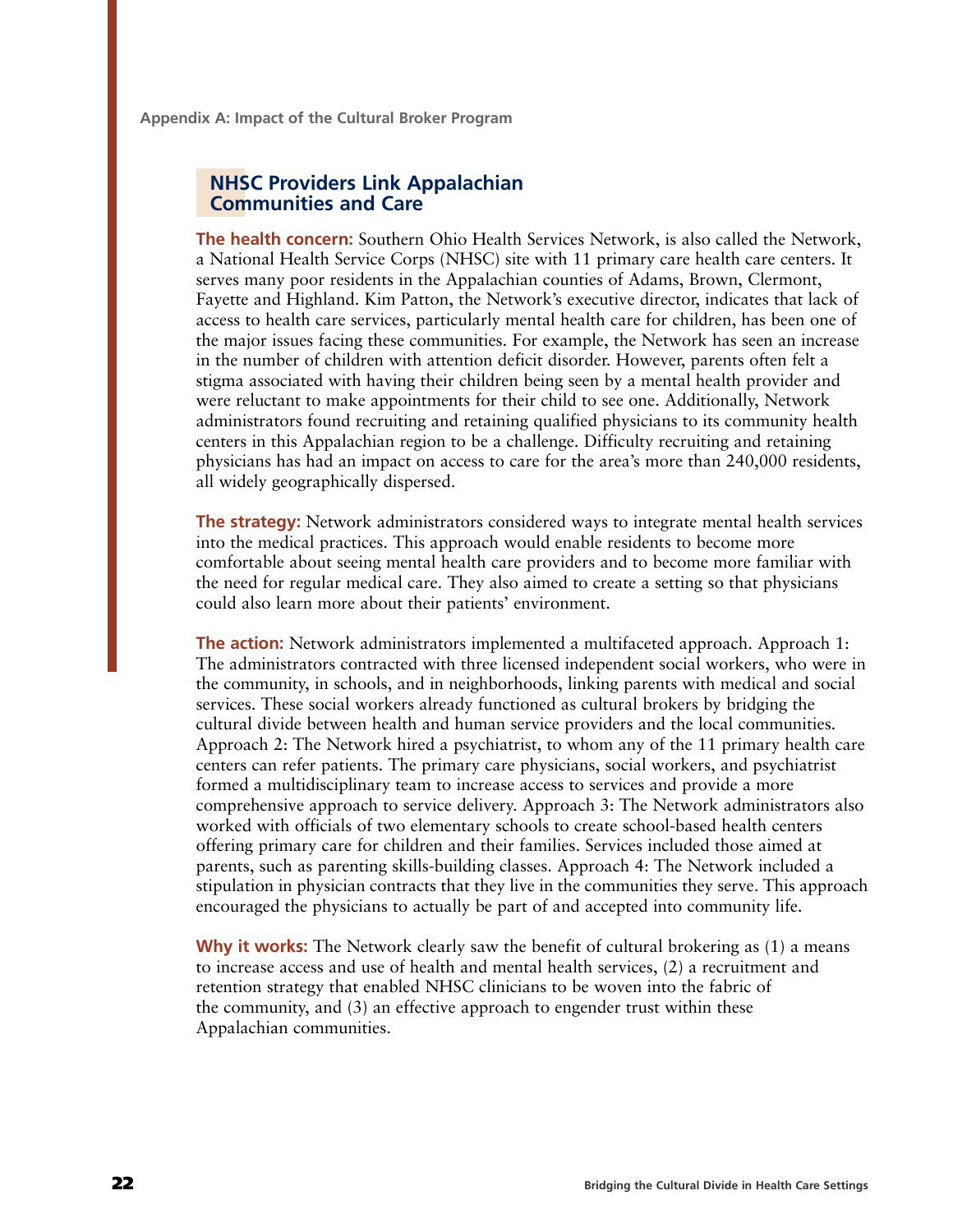#### **Native American Women Bring Date Rape Prevention to the Classroom**

**The health concern:** In the late 1990s, date rape had become an increasing concern among teens living on or near the Yankton Sioux Reservation in South Dakota, a rural, mostly farming community in the south central part of the state. Teens involved in the Youth Leadership Program at the non-profit Native American Women's Health Education Resource Center felt that the issues surrounding date rape would be an important outreach effort around which the center could develop a program. The center had expertise in programs focusing on violence against women. Since 1991, the center's Domestic Violence Program had offered services and safe residence in its four-bedroom shelter for battered women and their children. Center staff knew it was important to target teen girls in order to prevent the cycle of violence against adult women. "Many of our young women get involved in unhealthy relationships," says center director Charon Asetoyer. "We want to be able to prevent the traumatization before it occurs."

**The strategy:** Health Education Resource Center staff realized that creating a dialogue and education about this issue with young girls should begin in the classroom, shelter, or community groups, or all of them combined. They also knew their best opportunity for creating a realistic teen dating violence prevention curriculum should start with the voices of the teens themselves. The teens had either experienced or seen many of their friends in unhealthy relationships that led to violence against young girls.

**The action:** The Health Education Resource Center held focus groups with members of the youth advisory council on issues the teens felt were of most concern including date rape and issues surrounding teen dating and healthy relationships. Youth advisory council members continued to meet on their own in the offices of the center and also provided feedback on the curriculum. For example, they noted that teen girls need information on how to date safely, how to identify a potentially dangerous dating situation, how to be assertive, and how to cope with an assault should it occur. "The need for prevention education was clear," Asetoyer says. Date rape and other violence against young women was and continues to be swept under the rug. Moreover, many young girls are unsure about or unaware of what an unhealthy relationship is and are afraid to talk about it, especially if it results in an assault. This situation resulted in the development of the Teen Dating Violence Prevention Curriculum, complete with a guide for facilitators and teachers and a workbook for young women. The curriculum includes discussions on what a healthy relationship is, how an abusive relationship can lead to teen violence, and 15 warning signs. The Health Education Resource Center has received 300 orders for the curriculum since it was released in 2001. Schools, tribal youth programs, and shelters in South Dakota and across the country have placed orders, and interest continues to build.

**Why it works:** As cultural brokers, the youth advisory council drove the content of the curriculum. The teens provided a perspective on real-life dating issues that Health Education Resource Center staff, as adults, could not. As a result, the center initiated a program that provides girls with the skills to identify and prevent dating violence. The program also allows young women who have been assaulted an opportunity to express their feelings and start the healing process.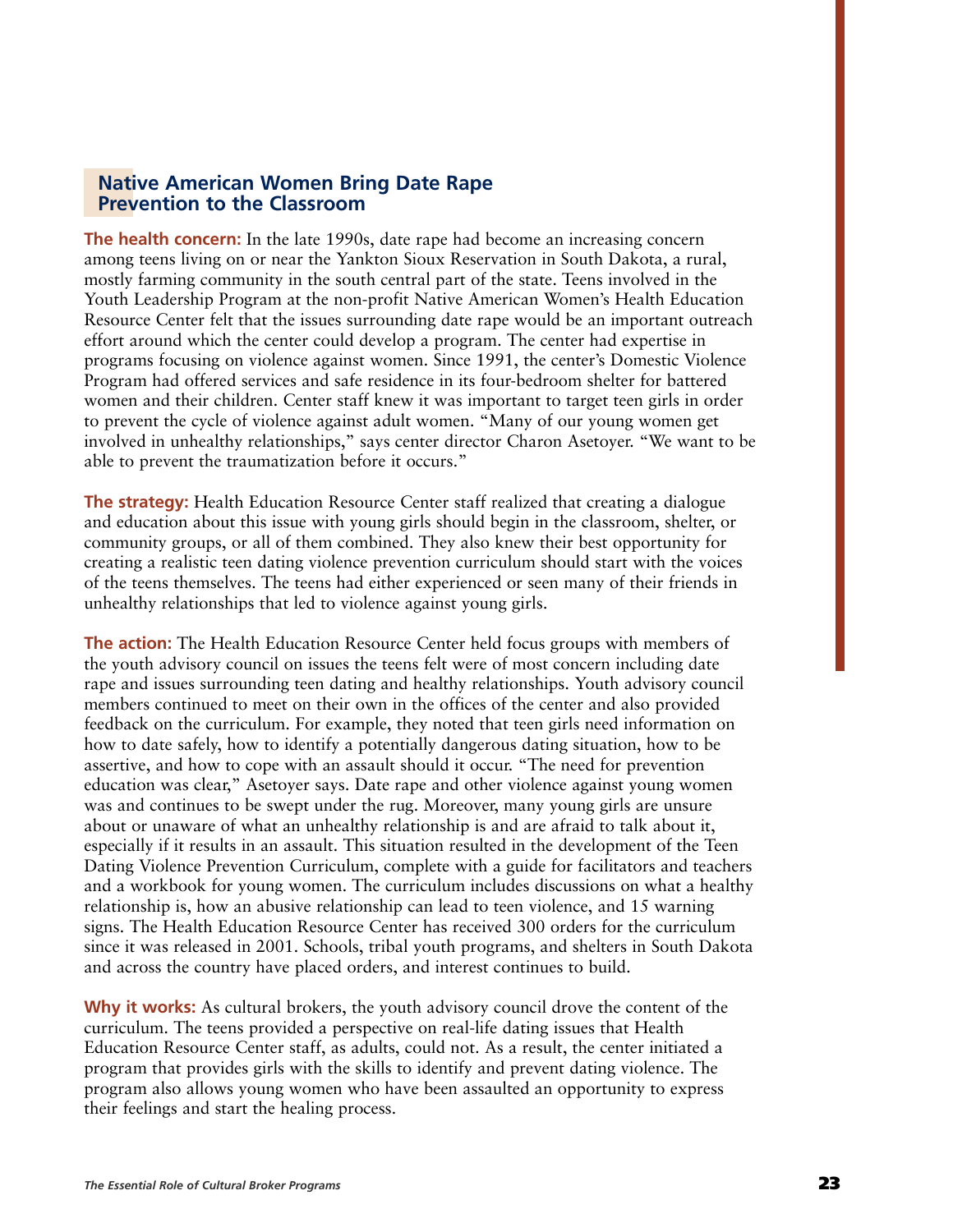## Appendix<br>Center for **Appendix B: Mission of the National Center for Cultural Competence**

■ The mission of the National Center for Cultural Competence (NCCC) is to increase the capacity of health care and mental health programs to design, implement, and evaluate culturally and linguistically competent service delivery systems. The NCCC conducts an array of activities to fulfill its mission including: (1) training, technical assistance, and consultation; (2) networking, linkages, and information exchange; and (3) knowledge and product development and dissemination. Major emphasis is placed on policy development, assistance in conducting cultural competence organizational selfassessments, and strategic approaches to incorporating systematically culturally competent values, policy, structures, and practices within organizations.

The NCCC is a component of the Georgetown University Center for Child and Human Development (GUCCHD) and is housed within the Department of Pediatrics of the Georgetown University Medical Center. It is funded and operates under the auspices of Cooperative Agreement #U93-MC-00145-09 and is supported in part from the Maternal and Child Health program (Title V, Social Security Act), Health Resources and Services Administration, Department of Health and Human Services (DHHS). Since its inception, the NCCC has shared partnerships with two Federal departments, two Federal administrations, one Federal agency, and nine of their respective bureaus, divisions, branches, offices, foundations, and programs. The NCCC conducts a collaborative project under the auspices of another Cooperative Agreement with the GUCCHD and the Center for Mental Health Services, Substance Abuse and Mental Health Services Administration, DHHS. The NCCC also has partnerships with foundations, universities, and other non-governmental organizations (NGOs).

**The National Center for Cultural Competence** 3307 M Street, NW, Suite 401 Washington, DC 20007-3935 PHONE: (202) 687-5387 or (800) 788-2066 TTY: (202) 687-5503 FAX: (202) 687-8899 E-MAIL: cultural@georgetown.edu INTERNET: http://gucchd.georgetown.edu/nccc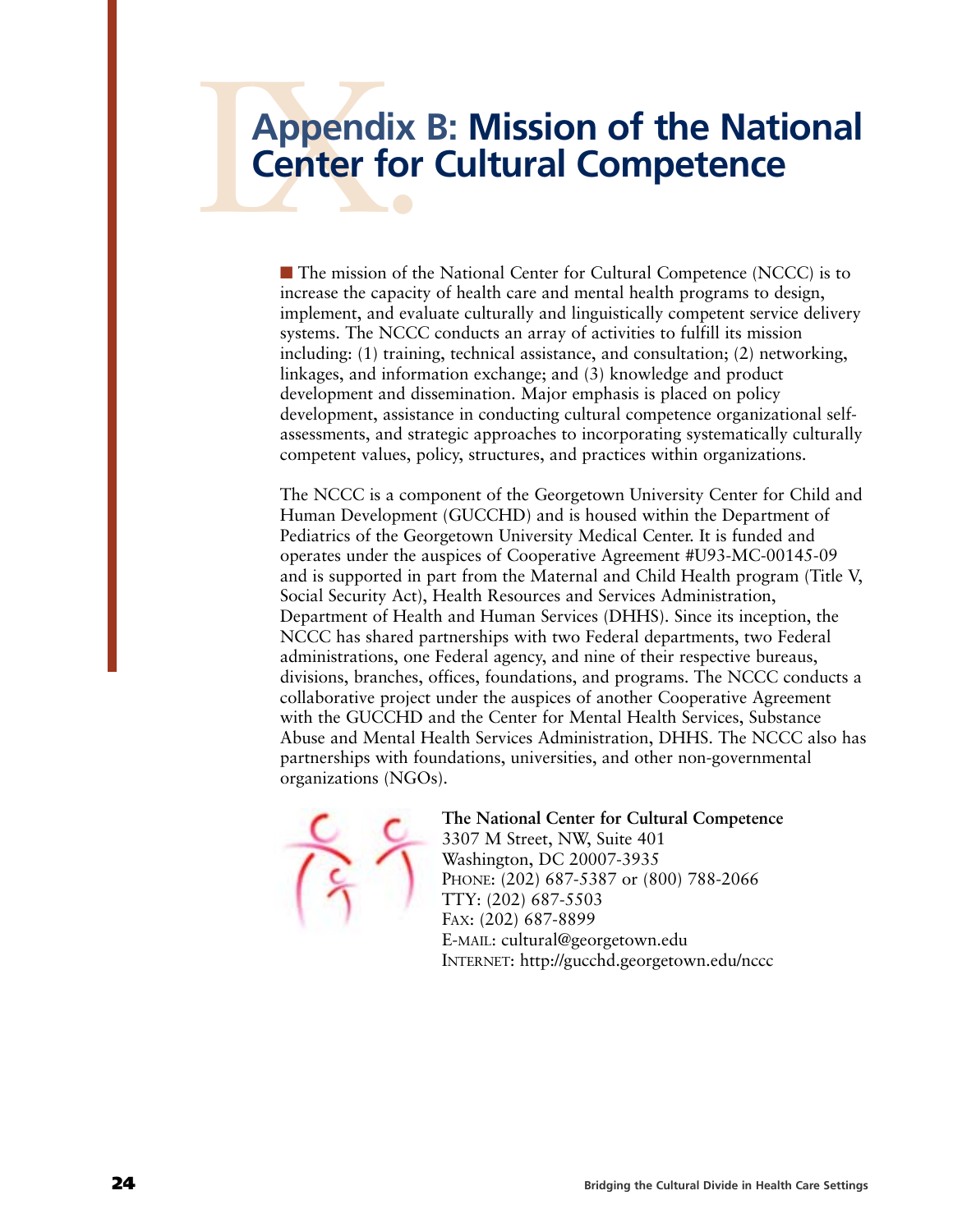## Append<br>Cultura **Appendix C: Cultural Broker Contacts**

■ Listed below is contact information for the cultural broker examples highlighted in this guide.

#### **Campesinos sin Fronteras**

Emma Torres, *Project Director* 611 West Main Street PO Box 423 Somerton, AZ 85350-0423 PHONE: (928) 317-4554 FAX: (928) 627-1899 E-MAIL: ecarni1@aol.com

#### **Dove Creek Community Health Clinic**

Dianne Smith, *Executive Director* 495 West 4th Street Dove Creek, CO 81324 PHONE: (970) 677-2291 FAX: (970) 677-2540

#### **Partners in Healing**

Marilyn Mochel, R.N., C.D.E., *Program Manager* Healthy House within a MATCH Coalition 1729 Canal Street Merced, CA 95340 PHONE: (209) 724-0102 FAX: (209) 724-0153 E-MAIL: mmochel@mercednet.com

#### **La Clinica Latina**

Cregg Ashcraft, M.D., *Co-Director* The Ohio State University Medical Center/Thomas E. Rardin Health Center 2231 North High Street Columbus, OH 43201 PHONE: (614) 268-1488 FAX: (614) 293-2715 E-MAIL: ashcraft-2@medctr.osu.edu

#### **Project Early Awareness**

Rosemary Williams, M.Ed., CTR, *Cancer Program Manager* Howard University Cancer Ctr., Rm. 324 Howard University Hospital 2041 Georgia Avenue, NW Washington, DC 20060 PHONE: (202) 865-4613 FAX: (202) 865-4659 E-MAIL: Rwilliams@huhosp.org

#### **The Assemblies of Petworth**

Ray Michael Bridgewater, *Executive Director* 1201 Allison Street, NW Washington, DC 20011 PHONE: (202) 585-7709 FAX: (202) 722-4561

#### **Southern Ohio Health Services Network**

Kim Patton, *Executive Director* 400 Techne Center Drive, Suite 402 Milford, OH 45150-2746 PHONE: (513) 576-7700 E-MAIL: Kpatton@sohsn.com

#### **Unity Health Care, Inc.**

Federal City Shelter-Community for Creative Non-Violence Sister Eileen Reid, R.N., *Health Center Manager* 425 2nd Street, NW Washington, DC 20001 PHONE: (202) 737-5098 FAX: (202) 738-3254 E-MAIL: EReid@UnityHealthCare.org

#### **Westside Prevention Project Low Rider Bike Club**

Sandra M. Bonilla, *Westside Prevention Project Manager* Casa de San Bernardino, Inc. 735 North D Street San Bernardino, CA 92401 PHONE: (909) 381-5507 FAX: (909) 888-5938

#### **Native American Women's Health Education Resource Center**

Charon Asetoyer, *Executive Director* PO Box 572 Lakes Andes, SD 57356 PHONE: (605) 487-7072 FAX: (605) 487-7964 E-MAIL: charon@charles-mix.com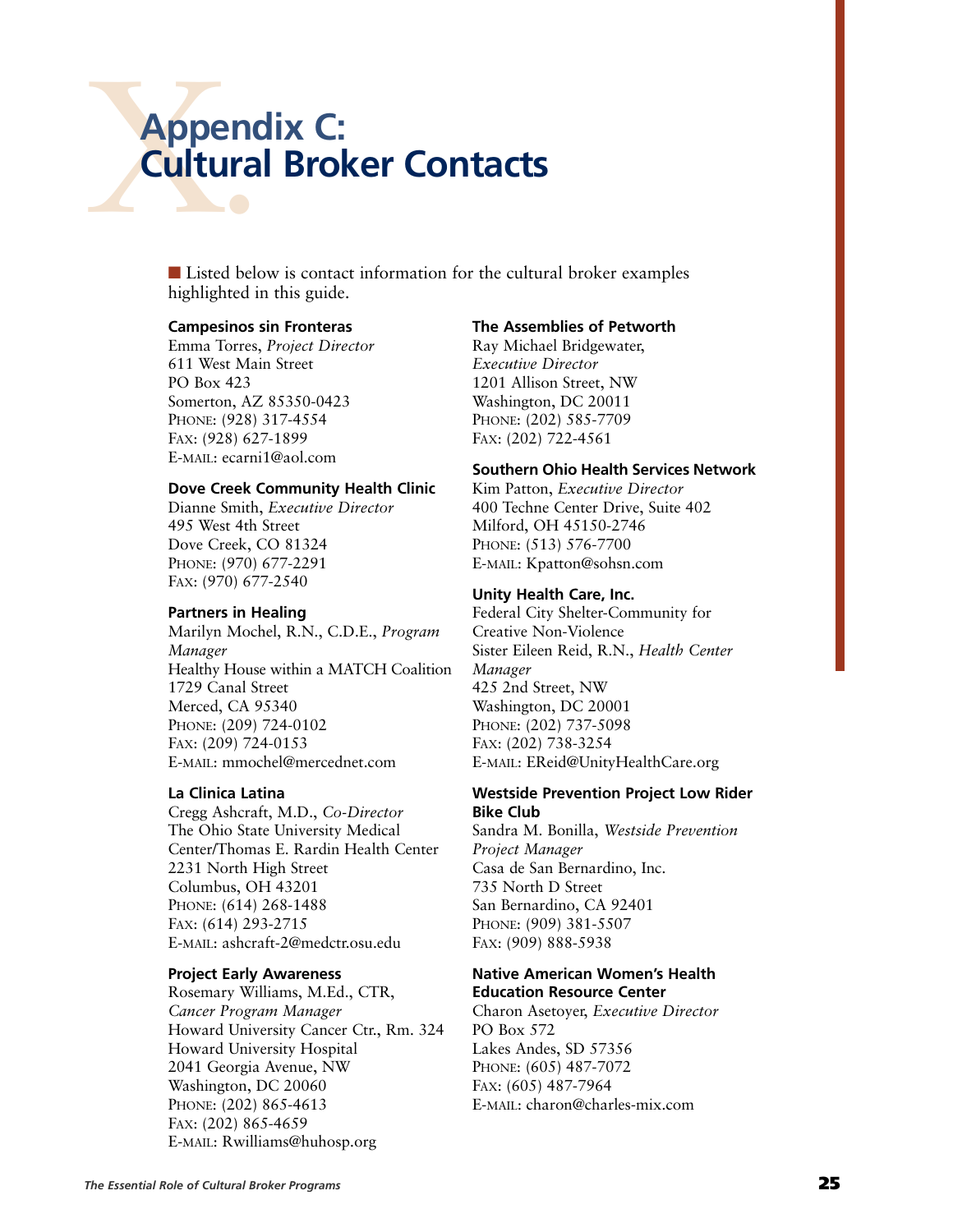

- Brown, M., Perry, D., & Goode, T. (2003). Priniciples of community engagement. Effective collaboration between universities and communities—making a difference for young children and their families. Washington, DC: Georgetown University Center for Child and Human Development, University Center for Excellence in Development Disabilities.
- Cross, T., Bazron, B. Dennis, K., & Isaacs, M. (1989). *Towards a culturally competent system of care (Volume I)*. Washington, DC: Georgetown University Center for Child and Human Development, CASSP Technical Assistance Center.
- Goode, T. (2001). *Policy brief 4: Engaging communities to realize the vision of one hundred percent access and zero health disparities: A culturally competent approach*. Washington, DC: National Center for Cultural Competence, Georgetown University Center for Child and Human Development.
- Goode, T., & Jones, W. (2002). A definition of linguistic competence. Washington, DC: Georgetown University Center for Child and Human Development, University Center for Excellence in Development Disibilities.
- Goode, T., Sockalingham, S., Brown, M., & Jones, W. (2000). *Policy brief 2: Linguistic competence in primary health care delivery systems: Implications for policy makers*. Washington, DC: National Center for Cultural Competence, Georgetown University Center for Child and Human Development.
- Haynes, M. A., & Smedley, B. D. (Eds.). (1999). *The unequal burden of cancer: An assessment of NIH research and programs for ethnic minorities and the medically underserved.* Washington, DC: Institute of Medicine, National Academy Press.
- Heifetz, R. A., & Laurie D. L. (1997, January–February). The work of leadership. *Harvard Business Review, 75*(1), 124–134.
- Huffman, G. (1997). Physician communication and risk of malpractice claims. *American Family Physician,* 56(1), 239.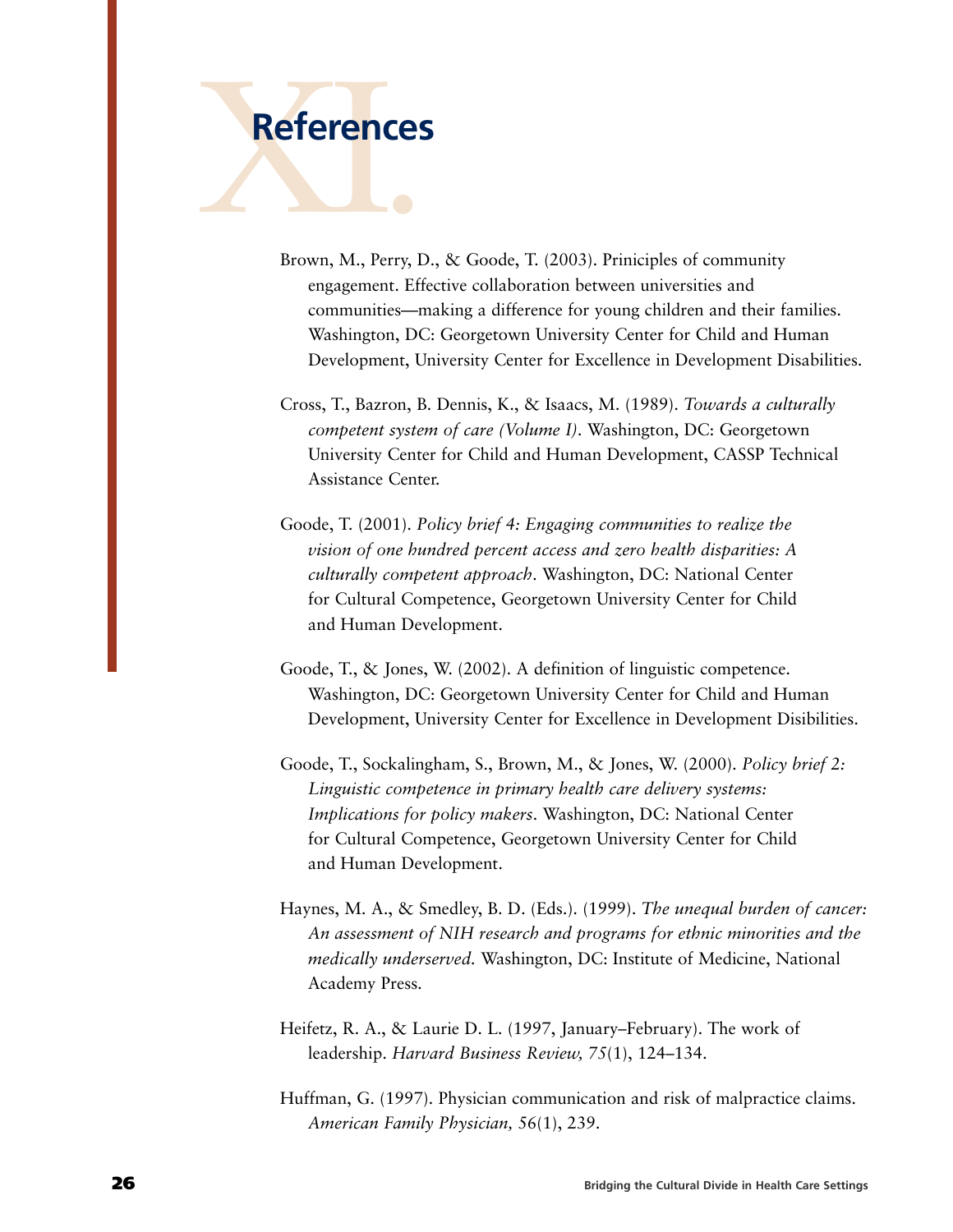- Jezewski, M. A. (1990, August). Culture brokering in migrant farm worker health care. *Western Journal of Nursing Research, 12*(4), 497–513.
- Jezewski, M. A., & Sotnik, P. (2001). *Culture brokering: Providing culturally competent rehabilitation services to foreign-born persons*. (J. Stone, Ed.). Buffalo, NY: Center for International Rehabilitation Research Information and Exchange. Retrieved May 5, 2003, from the World Wide Web: http://cirrie.buffalo.edu/monographs/cb.pdf
- Levinson, W., Roter, D., Mullooly, J., Dull, T., Frankel, R. (1997). Physician-patient communication: the relationship with malpractice claims among primary care physicians and surgeons. *The Journal of the American Medical Association, 277*(7), 553.
- Meryn, S. (1998). Improving doctor-patient communication: not an option, but a necessity. *British Medical Journal, 316*(7149), 1922.
- Phillips, D., & Crowell, N. (Eds.). (1994). *Cultural diversity and early education: Report of a workshop*. Board on Children and Families (now Board on Children, Youth, and Families). Washington, DC: National Academy Press. Retrieved May 5, 2003, from the World Wide Web: http://www.nap.edu/readingroom/books/earlyed
- U.S. Department of Health and Human Services, Office for Civil Rights. (2000, August 30). Policy guidance 2000—Title VI prohibition against national origin discrimination as it affects persons with limited English proficiency. Washington, DC: Author. Retrieved May 21, 2003, from the DHHS Web site: http:// www.hhs.gov/ocr/lep
- Virshup, B., Oppenberg, A., & Coleman, M. (1999). Strategic risk management: Reducing malpractice claims through more effective doctor-patient communication. *American Journal of Medical Quality, 14*(4), 153–159.
- Wenger, A. F. (1995). Cultural context, health and health care decision making. *Journal of Transcultural Nursing, 7*(1), 3–14.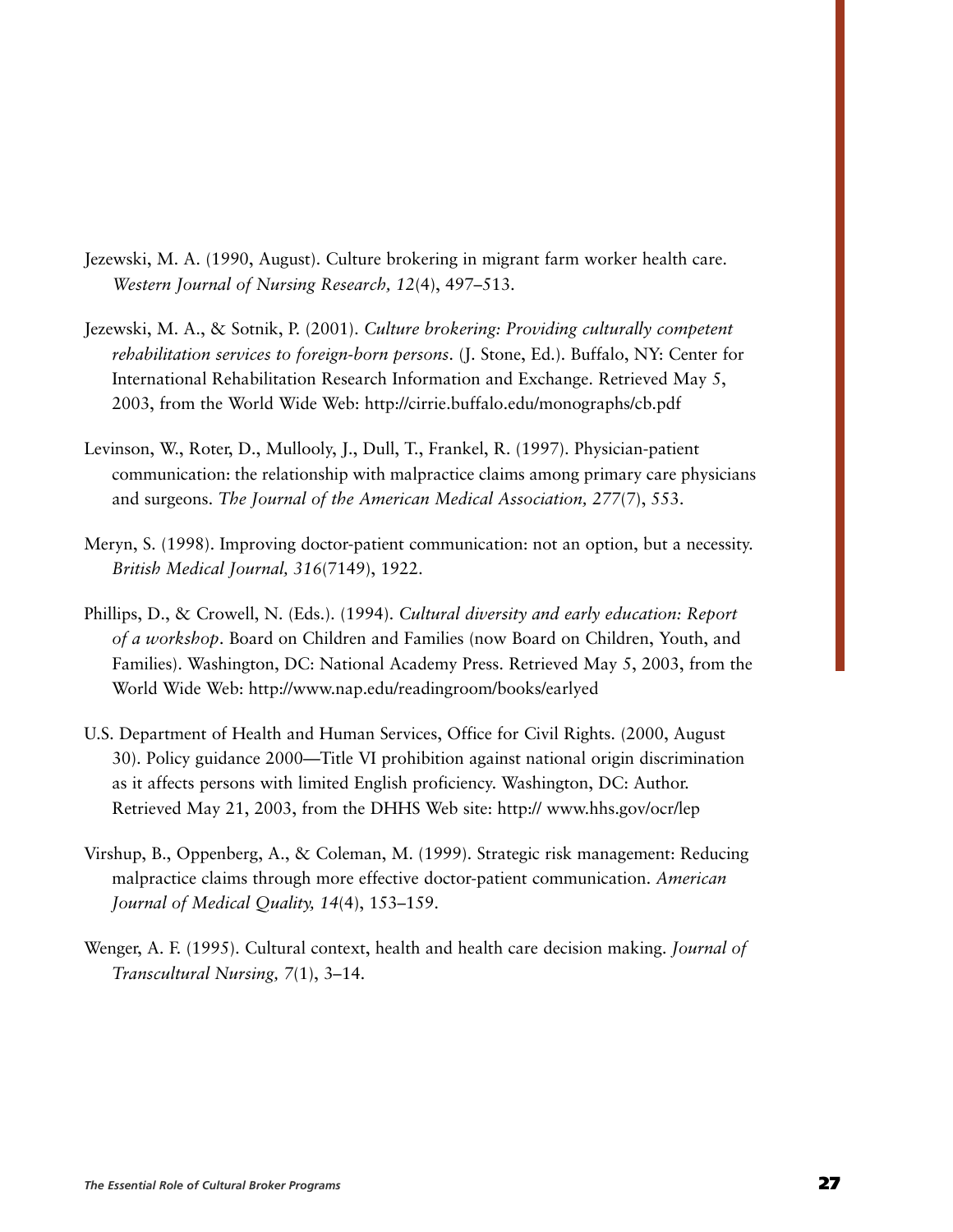# Additional Re **Additional Resources**

- Denboba, D., & Goode, T. (2000). *Revised Maternal and Child Health Bureau definition of cultural competence*. Washington, DC: National Center for Cultural Competence, Georgetown University Center for Child and Human Development.
- Diversity Rx. *Organizational supports for cultural competence: Literature review abstracts*. Retrieved May 5, 2003, from the World Wide Web: http://www.diversityrx.org/html/rcproj\_g\_01.htm
- Fadiman, A. (1998). *The spirit catches you and you fall down: A Hmong child, her American doctors, and the collision of two cultures*. New York: Farrar, Straus, & Giroux.
- Flores, G., Abreu, M., Schwartz I., & Hill, M. (2000). The importance of language and culture in pediatric care: Case studies from the Latino community. *Journal of Pediatrics, 137*(6), 842–848.
- Galanti, G. (1997). *Caring for patients from different cultures: Case studies from American hospitals* (2nd ed.). Philadelphia: University of Pennsylvania Press.
- Gropper, R. C. (1996). *Culture and the clinical encounter: An intellectual sensitizer for the health professions*. Yarmouth, ME: Intercultural Press.
- Health Resources and Services Administration, Bureau of Health Professions. *National Health Service Corps: Success stories*. Retrieved May 5, 2003, from the World Wide Web: http://nhsc.bhpr.hrsa.gov/success\_stories
- Hedrick, H. (Ed.). (1999). *Cultural competence compendium*. Chicago: American Medical Association.
- Helman, C. G. (2000). *Culture, health and illness* (4th ed.). Oxford: Oxford University Press.
- Huff, R. M., & Kline, M. V. (Eds.). (1999). *Promoting health in multicultural populations: A handbook for practitioners*. Thousand Oaks, CA: SAGE.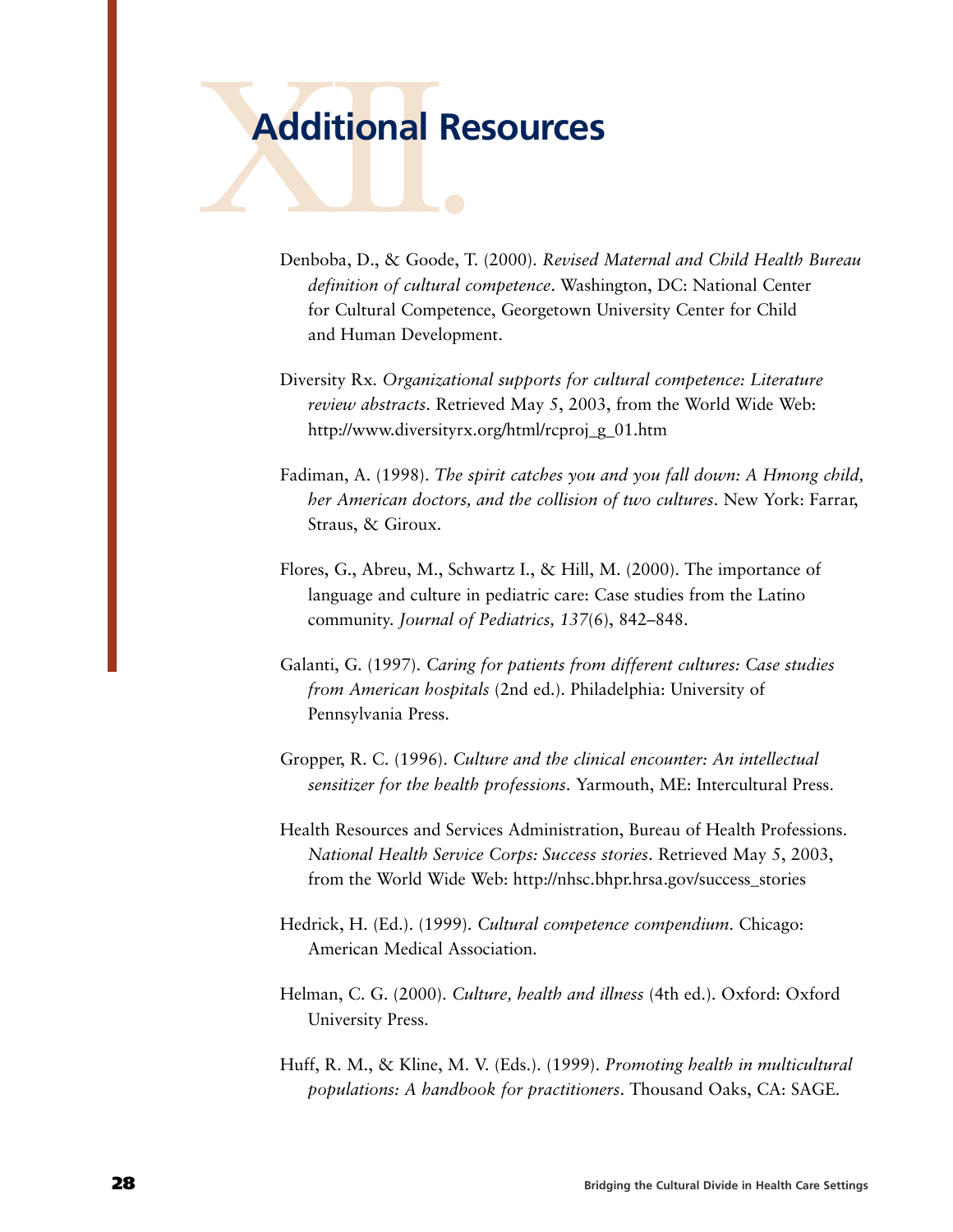- Johnson, A. E., & Baboila, G. V. (1996). Integrating culture and healing: Meeting the health care needs of a multicultural community. *Minnesota Medicine, 79*(5), 41–45.
- McCullough-Zander, K. (Ed.). (2000). *Caring across cultures: The provider's guide to cross-cultural health* (2nd ed.). Minneapolis: The Center for Cross-Cultural Health.
- National Heart, Lung, and Blood Institute. (2000). *National Hispanic Leadership Initiative on Cancer: En accion*. Retrieved May 5, 2003, from the World Wide Web: http://enaccion.bcm.tmc.edu
- Roat, C., Gheisar, B., Putsch, R., & SenGupta, I. (1999). *Bridging the gap interpreter handbook* (rev. ed.). Seattle, WA: Cross Cultural Health Care Program. Retrieved May 5, 2003, from the World Wide Web: http://www.xculture.org/resource/order
- Salimbene, S. (2000). *What language does your patient hurt in? A practical guide to caring for patients from other cultures*. Rockford, IL: Inter-Face International. Retrieved May 21, 2003, from the World Wide Web: http://www.inter-faceinter.com
- Snyder, L. L. (2001). *Supporting innovative approaches to serving the new faces of HIV/AIDS*. Washington, DC: Consumer Health Foundation. Retrieved May 21, 2003, from the World Wide Web: http://www.consumerhealthfdn.org/newsletter/index.html
- Spector, R. E. (2000). *Cultural diversity in health & illness* (5th ed.). Upper Saddle River: Prentice-Hall.
- Warner, M. E., & Mochel, M. (1998). The Hmong and health care in Merced, California. *Hmong Studies Journal, 2*(2). 1–22. Retrieved March 7, 2003, from the World Wide Web: http://members.aol.com/hmongstudies/
- Westside Prevention Project. (2003). *Westside Prevention Newsletter*. San Bernardino, CA: Casa de San Bernardino, *3*(1), 1–4.
- Zweifler, J., & Gonzalez, A. M. (1998). Teaching residents to care for culturally diverse populations. *Academic Medicine, 73*(10), 1056–1061.